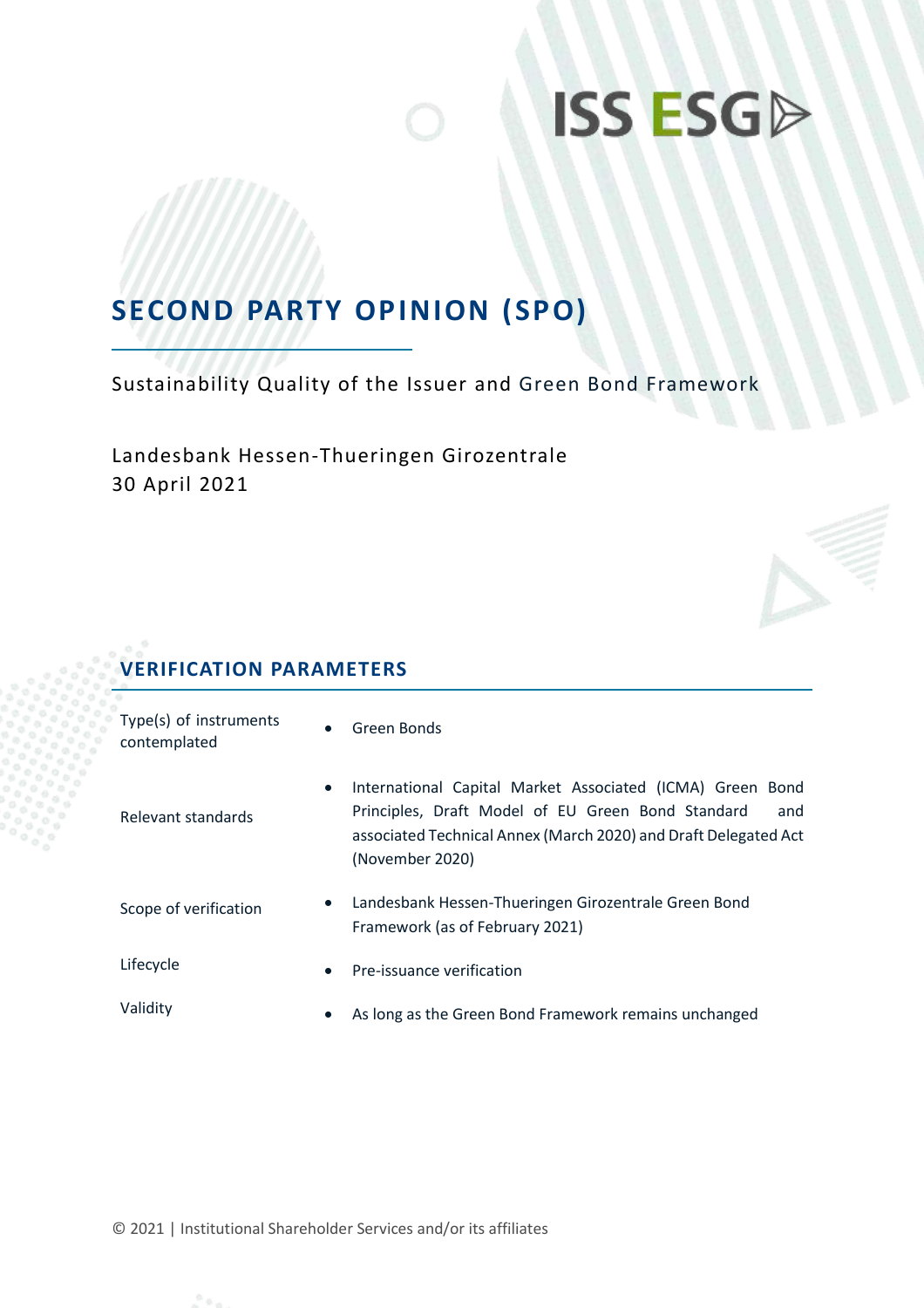

## **CONTENTS**

| B. CONSISTENCY OF GREEN BOND WITH HELABA'S SUSTAINABILITY STRATEGY7 |  |
|---------------------------------------------------------------------|--|
|                                                                     |  |
|                                                                     |  |
|                                                                     |  |
|                                                                     |  |
|                                                                     |  |
|                                                                     |  |
|                                                                     |  |
|                                                                     |  |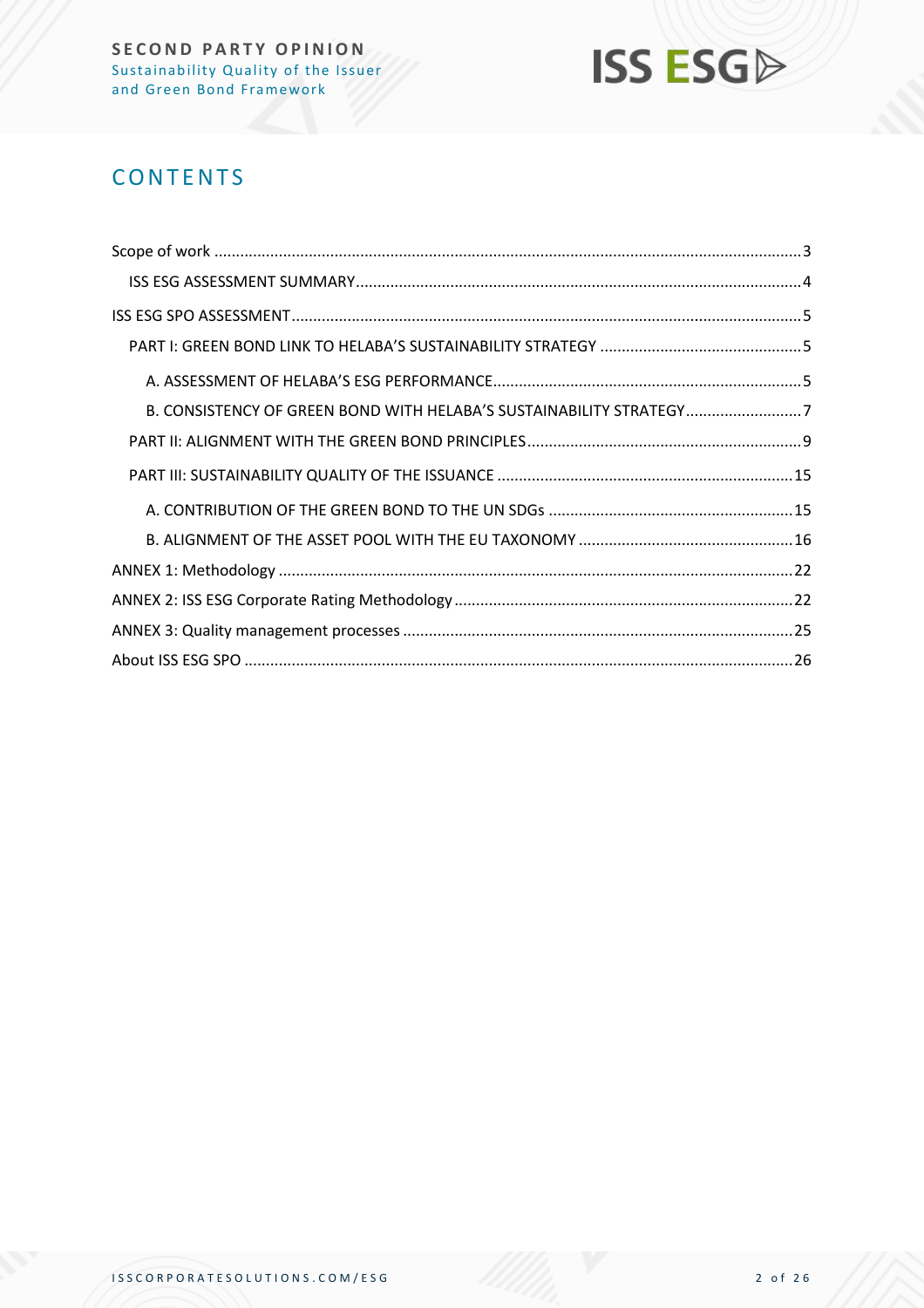## <span id="page-2-0"></span>Scope of work

Landesbank Hessen-Thueringen Girozentrale ("Helaba" or "the issuer") commissioned ISS ESG to assist with its Green Bonds by assessing three core elements to determine the sustainability quality of the instrument:

- 1. Green Bond's link to Helaba's sustainability strategy drawing on Helaba's overall sustainability profile and issuance-specific Use of Proceeds categories.
- 2. Helaba's Green Bond Framework (February 2021 version) benchmarked against the International Capital Market Association's (ICMA) Green Bond Principles (GBPs), as well as on a best effort basis against the Draft Model of the EU Green Bond Standard $^1$  (EU GBS).
- 3. The eligible project categories whether the projects contribute positively to the UN SDGs and align with the Technical Expert Group Final Report on EU Taxonomy and associated Technical Annex<sup>2</sup> (EU Taxonomy – Delegated Acts 2020) on a best effort basis.

<sup>1</sup> Usability Guide EU Green Bond Standard (March 2020):

[https://ec.europa.eu/info/sites/info/files/business\\_economy\\_euro/banking\\_and\\_finance/documents/200309-sustainable](https://ec.europa.eu/info/sites/info/files/business_economy_euro/banking_and_finance/documents/200309-sustainable-financeteggreen-bond-standard-usability-guide_en.pdf)[financeteggreen-bond-standard-usability-guide\\_en.pdf](https://ec.europa.eu/info/sites/info/files/business_economy_euro/banking_and_finance/documents/200309-sustainable-financeteggreen-bond-standard-usability-guide_en.pdf)

<sup>2</sup> Delegated Acts: Technical Annex

[https://ec.europa.eu/info/law/better-regulation/have-your-say/initiatives/12302-Climate-change-mitigation-and-adaptation](https://ec.europa.eu/info/law/better-regulation/have-your-say/initiatives/12302-Climate-change-mitigation-and-adaptation-taxonomy#ISC_WORKFLOW)[taxonomy#ISC\\_WORKFLOW](https://ec.europa.eu/info/law/better-regulation/have-your-say/initiatives/12302-Climate-change-mitigation-and-adaptation-taxonomy#ISC_WORKFLOW)

ISS ESG reviewed the alignment of the due diligence processes of Helaba for each project category to be (re-)financed under this instrument against the Draft Delegated Act (November 2020) version of the Taxonomy Report.

The EU Commission released a Draft Delegated Act on the EU Taxonomy in November 2020, and the adoption by the Commission is as of now pending. The first company report and investor disclosures using the EU Taxonomy are due at the start of 2022, covering the financial year 2021. Thus, as of the date of publication of this SPO report, it is not possible to conclude to any definite alignment with the EU Taxonomy, which is not yet finalized and implemented, and the Draft Delegated Acts 2020 version of the Technical Annex was used as reference point.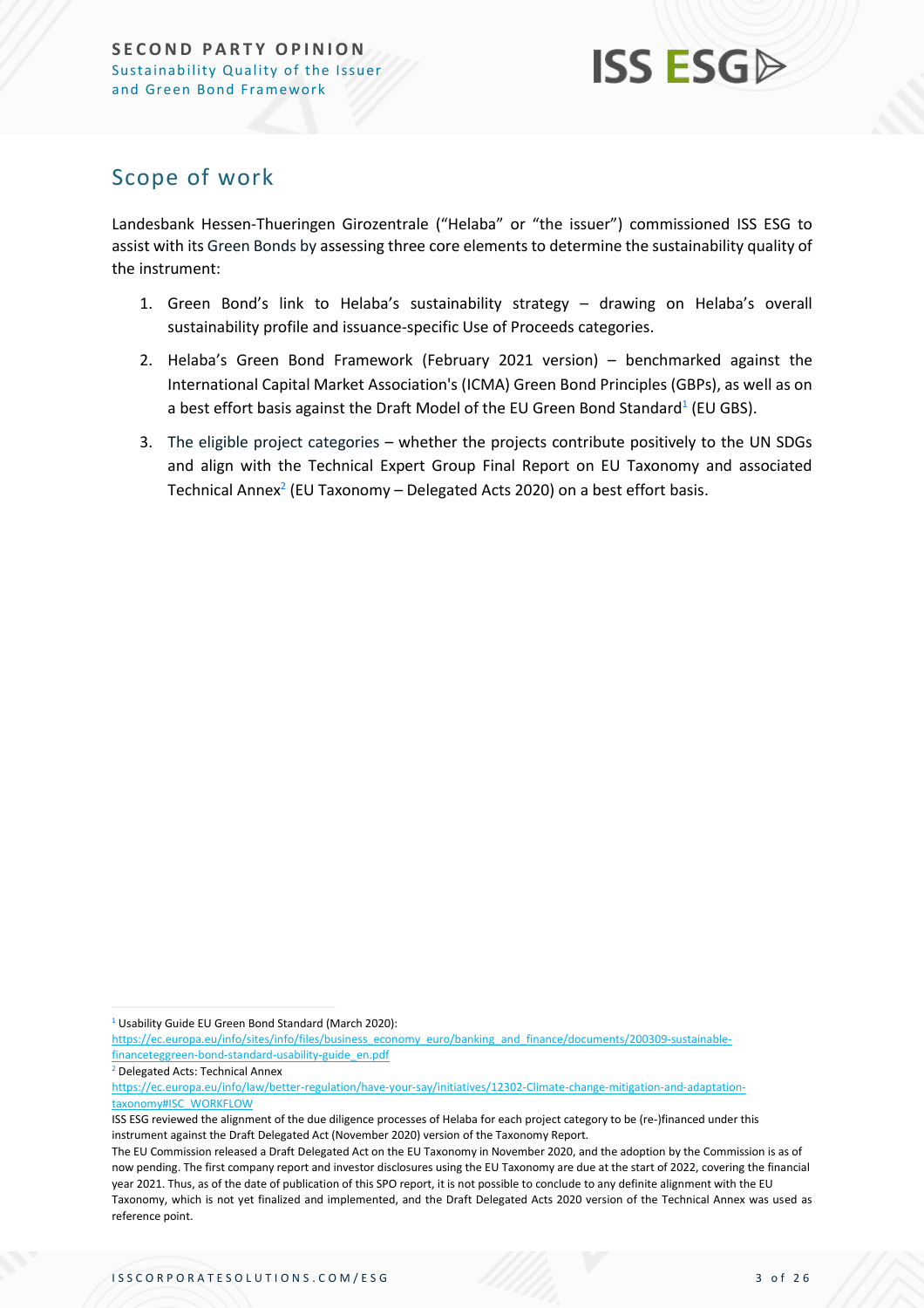#### <span id="page-3-0"></span>ISS ESG ASSESSMENT SUMMARY

| <b>SPO SECTION</b>                                                                      | <b>SUMMARY</b>                                                                                                                                                                                                                                                                                                                                                                                                                                                                                                                                                                                                                                                                                                                                           | <b>EVALUATION3</b>                                               |
|-----------------------------------------------------------------------------------------|----------------------------------------------------------------------------------------------------------------------------------------------------------------------------------------------------------------------------------------------------------------------------------------------------------------------------------------------------------------------------------------------------------------------------------------------------------------------------------------------------------------------------------------------------------------------------------------------------------------------------------------------------------------------------------------------------------------------------------------------------------|------------------------------------------------------------------|
| Part 1:<br><b>Green Bond</b><br>link to issuer's<br>sustainability<br>strategy          | According to the ISS ESG Corporate Rating published on<br>23.02.2021, the issuer shows a high sustainability performance<br>against the industry peer group on key ESG issues faced by the<br>Regional and Public Banks sector. The issuer is rated 9th out of<br>277 companies within its sector.<br>The Use of Proceeds financed through this bond are consistent<br>with the issuer's sustainability strategy and material ESG topics<br>for the issuer's industry. The rationale for issuing green bonds is<br>clearly described by the issuer.                                                                                                                                                                                                      | <b>Consistent</b><br>with issuer's<br>sustainability<br>strategy |
| Part 2:<br><b>Alignment</b><br>with GBPs and<br><b>EU GBS</b>                           | The issuer has defined a formal concept for its Green Bond<br>regarding use of proceeds, processes for project evaluation and<br>selection, management of proceeds and reporting. This concept<br>is in line with the Green Bond Principles and in line with the Draft<br>Model of EU Green Bond Standard on a best effort basis.                                                                                                                                                                                                                                                                                                                                                                                                                        | <b>Positive</b>                                                  |
| Part 3:<br><b>Sustainability</b><br>quality of the<br>eligible<br>project<br>categories | The Green Bond will (re-)finance eligible projects under the<br>category Renewable Energy, which entails Solar PV and Wind<br>power projects.<br>Those use of proceeds categories have a significant contribution<br>to SDGs 7 'Affordable and clean energy' and 13 'Climate action'.<br>ISS ESG assessed the alignment of Helaba's due diligence<br>processes against the requirements of the EU Taxonomy (Draft<br>Delegated Act version of November 2020), on a best effort basis.<br>Based on robust processes for selection, the green eligible<br>projects are considered to be aligned with the EU Taxonomy and<br>the relevant activity-specific Technical Screening Criteria, Do No<br>Significant Harm Criteria and Minimum Social Safeguards. | <b>Positive</b>                                                  |

<sup>3</sup> ISS ESG's evaluation is based on Helaba's Green Bond Framework (February 2021 version) and on the ISS ESG Corporate Rating applicable at the SPO delivery date (updated on the 26.02.2021).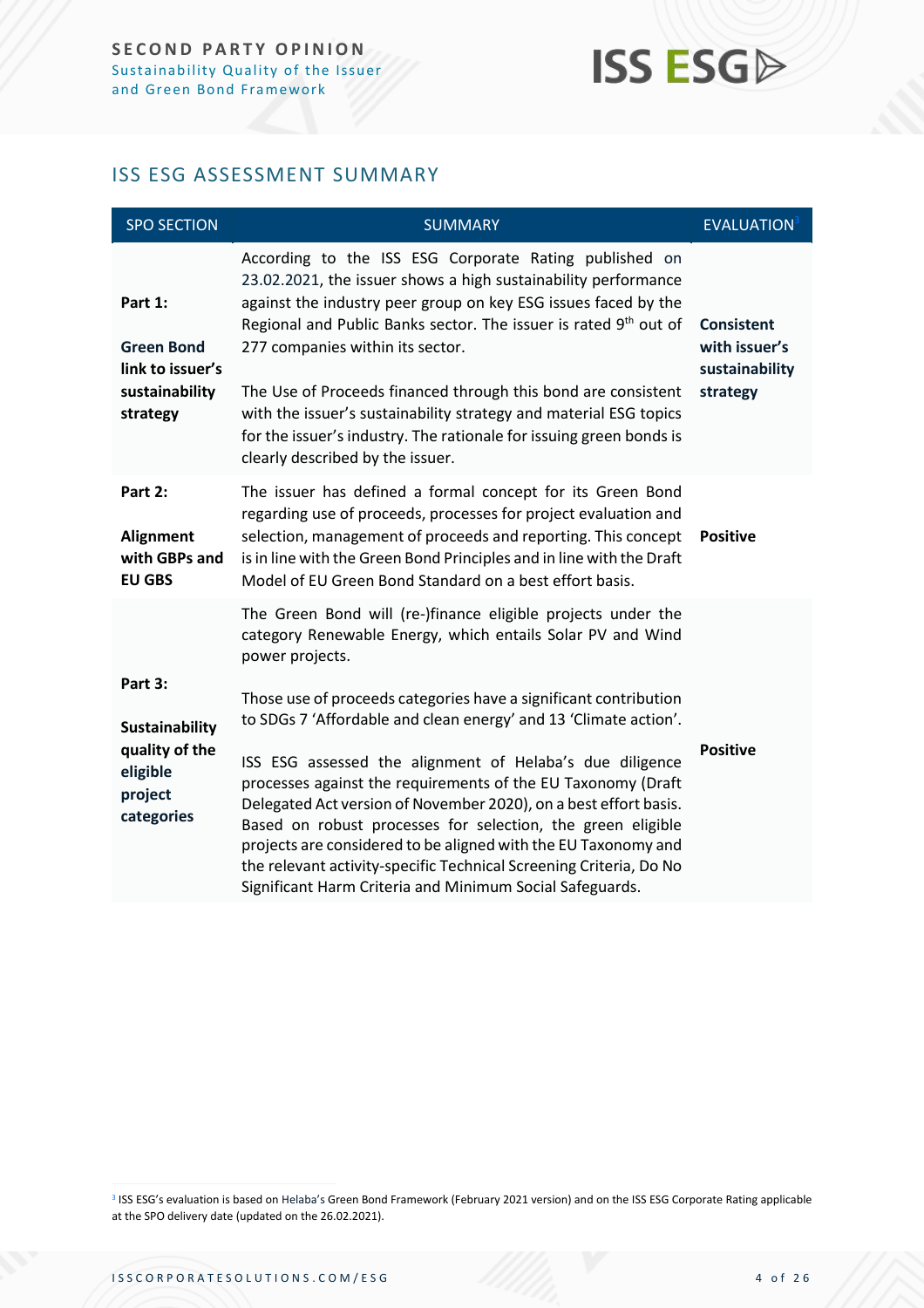### <span id="page-4-0"></span>ISS ESG SPO ASSESSMENT

### <span id="page-4-1"></span>**PART I: GREEN BOND LINK TO HELABA'S SUSTAINABILITY STRATEGY**

#### <span id="page-4-2"></span>A. ASSESSMENT OF HELABA'S ESG PERFORMANCE

The ISS ESG Corporate Rating provides material and forward-looking environmental, social and governance (ESG) data and performance assessments.

| COMPANY | <b>SECTOR</b>                              | <b>SECTOR</b> |              | DECILE RANK TRANSPARENCY LEVEL |
|---------|--------------------------------------------|---------------|--------------|--------------------------------|
| HELABA  | <b>REGIONAL AND</b><br><b>PUBLIC BANKS</b> | PRIME         | $\mathbf{1}$ | <b>VERY HIGH</b>               |

This means that the company currently shows a high sustainability performance against peers on key ESG issues faced by the Public and Regional Banks sector and obtains a Decile Rank relative to industry group of 1, given that a decile rank of 1 indicates highest relative ESG performance out of 10.

#### *ESG performance*

As of March 2021, this Rating places Helaba 9<sup>th</sup> out of 277 companies rated by ISS ESG in the Public and Regional Banks sector.

Key challenges faced by companies in terms of sustainability management in this sector are displayed in the chart on the right, as well as the issuer's performance against those key challenges in comparison to the average industry peers' performance.

#### **Key Issue Performance**



#### *Sustainability Opportunities*

For financial companies, the main opportunities are the provision of financial services with social and environmental benefits as well as the provision of equal access to financial products and services. With regard to the latter, Helaba has taken some steps such as the offering of a basic banking account as well as specific banking services for clients with disabilities. Moreover, the company and its business unit WI-Bank provide a wide range of social financial services, including financing for social housing programmes or community lending (e.g. financing of hospitals and educational initiatives). The company also provides green loan programmes, including financing for renewable energy and energyefficiency technology as well as some socially responsible investment products. Furthermore, the group is involved in real estate management activities through several subsidiaries. In its portfolio, Helaba has affordable housing projects, social housing projects as well as projects in structurally weak regions. It further manages buildings certified to a sustainable building standard. Yet, it was assumed that those projects are still negligible compared to the total building portfolio. In addition, the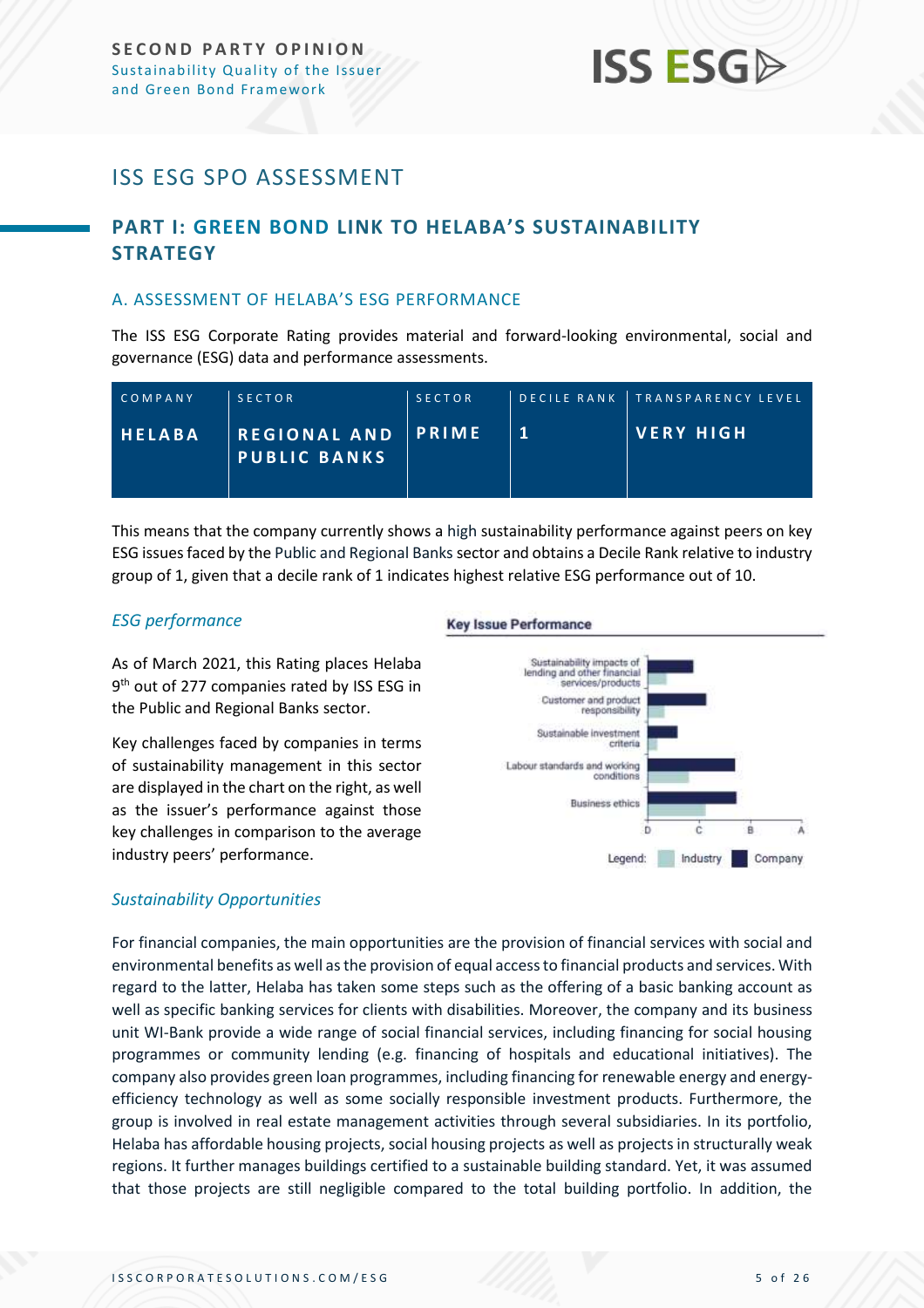## **ISS ESG**

aforementioned banking products and services do not constitute the main business model of the company.

#### *Sustainability Risks*

Due to its business model, Helaba faces mainly sustainability risks in its core banking business as well as with regard to its real estate activities. Concerning the management of risks in its core banking business, the company has set up sustainable lending guidelines addressing some relevant aspects such as human and labour rights, and environmental protection. Additionally, banned or controversial weapons are excluded from lending and investment activities and the company has lending guidelines for specific sectors with higher sustainability risks in place. Regarding its asset management business, Helaba has taken first steps to integrate sustainability aspects into its mainstream asset management starting with mutual funds and considers some relevant exclusion criteria in its own investment activities. The company has further taken some measures to ensure responsible marketing and tax compliance by clients. With regard to employee-related issues, the company has comprehensive policies and measures in place, while a reasonable strategy addressing climate-related issues seems to be lacking. To reduce risks related to its real estate business, the company has a commitment to consider socio-demographic developments in building design or measures to reduce greenhouse gas emissions by applying energy-efficient technologies. A strategy to comprehensively manage aspects such as sustainable building materials or tenant health and safety seems to be missing. As concerns business ethics, the company has established a group-wide code of conduct addressing various relevant compliance issues such as corruption, insider dealings, and conflicts of interest. Some important compliance measures such as reporting channels and compliance audits are implemented.

#### *Governance opinion*

With regard to the governance structure, the independence of the company's chairman, Mr. Gerhard Grandke (as at January 2021) is limited since he is the president of the major shareholder Sparkassenund Giroverband Hessen-Thüringen at the same time. However, the majority of board members are independent (as at January 2021) and the board has set up committees in charge of audit, remuneration and nomination, which are also composed of a majority of independent members (as at January 2021). The company discloses its remuneration policy for executives, including long-term incentive components, which could incentives sustainable value creation.

Regarding the company's governance of sustainability, there is no evidence of a comparable committee tasked with the supervision of sustainability issues. In terms of remuneration, it remains unclear whether ESG targets are also included in the executive remuneration scheme. As concerns business ethics, the company has established a group-wide code of conduct addressing various relevant compliance issues such as corruption, insider dealings, and conflicts of interest. Some important compliance measures such as reporting channels and compliance audits are implemented. However, other steps such as a clear commitment to protect whistleblowers are lacking.

#### *Sustainability impact of products and services portfolio*

Using a proprietary methodology, ISS ESG assessed the contribution of Helaba's current products and services portfolio to the Sustainable Development Goals defined by the United Nations (UN SDGs). This analysis is limited to the evaluation of final product characteristics and does not include practices along Helaba's production process.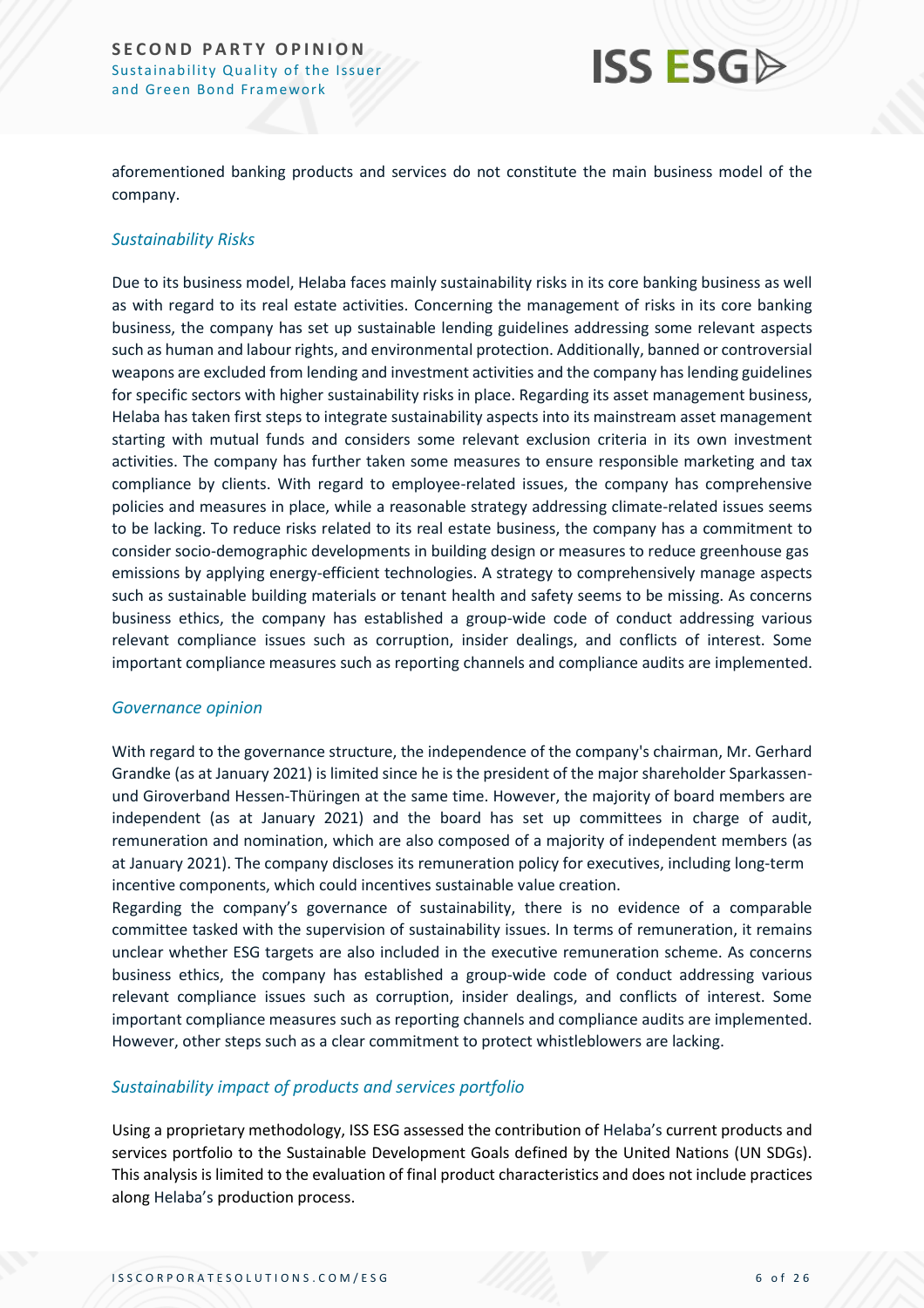

| PRODUCT/SERVICES<br><b>PORTFOLIO</b>    | <b>ASSOCIATED</b><br><b>PERCENTAGE OF</b><br><b>REVENUE</b> | DIRECTION OF IMPACT | <b>UN SDGS</b>                                                  |
|-----------------------------------------|-------------------------------------------------------------|---------------------|-----------------------------------------------------------------|
| <b>Renewable energy</b><br><b>loans</b> | 1%                                                          | <b>CONTRIBUTION</b> | $7 \frac{\text{must}}{\text{must}}$<br>$13 \frac{10001}{10000}$ |
| <b>Others</b>                           | N/A                                                         | NO NET IMPACT       | N/A                                                             |

#### *Breaches of international norms and ESG controversies*

The company is not facing any controversy.

#### <span id="page-6-0"></span>B. CONSISTENCY OF GREEN BOND WITH HELABA'S SUSTAINABILITY STRATEGY

#### *Key sustainability objectives and priorities defined by the issuer*

Helaba's commitment to sustainability is set out in the Treaty of the Formation of a Joint Savings Banks Association Hesse-Thuringia, which requires it to operate in the public interest. Helaba aims to minimize any negative effects on sustainability aspects arising from financing activities, including transitional and physical risks resulting from climate change.

Sustainability in the sense of ecological and social responsibility and a stringent governance are a component of the Group's business strategy. Helaba pledges its commitment to the objectives of the Paris Agreement and the climate objectives of the German federal government and the European Union. Helaba also signed the ten principles of the UN Global Compact, through which it recognized international standards for environmental protection, human, labor rights and anti-corruption measures. At both national and international levels, Helaba applies the Universal Declaration of Human Rights and the Declaration on Fundamental Principles and Rights at Work issued by the International Labour Organization (ILO) as overarching principles for all its business activities and within its sphere of influence. Helaba's sustainability strategy contains sustainability guidelines applicable for the Group, which acknowledge Helaba's environmental and social responsibilities, and lay down standards of conduct in the areas of business interests, business operations, staff and corporate social responsibility.

Helaba has summarized the key pillars of its sustainability strategy into the following commitments:

- 1. Customer service and product quality: Systematic expansion of portfolio of sustainable financial solutions to support clients in their transition to a more sustainable future
- 2. Common good and protection of nature: Committed to the goals of the Paris Agreement and support the climate goals of the Federal Republic of Germany and the European Union
- 3. Society: Support sustainable action in social, scientific, cultural and sporting spheres
- 4. Corporate Social Responsibility: Corporate culture characterized by transparent communication, fairness, reliability and respect.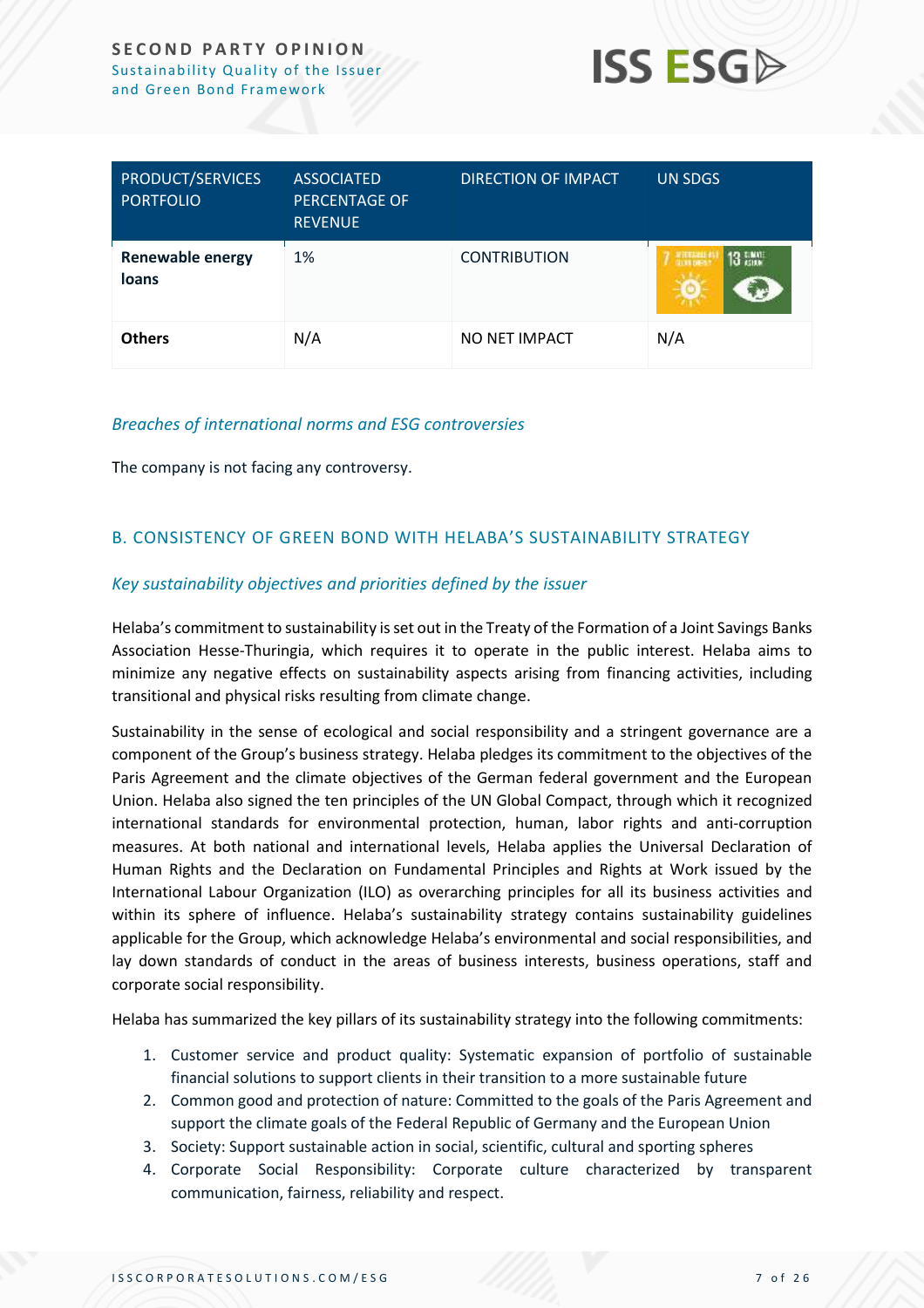#### *Rationale for issuance*

Lending business is Helaba's core activity. As part of its risk management system, Helaba aims at minimizing environmental, social and governance (ESG) risks, including the transitional and physical risks caused by climate change that may arise from its financing activities. In 2017, Helaba therefore developed sustainability and exclusion criteria for all of its lending activities. These criteria are integrated into the overarching risk management processes and apply throughout the Group.

In order to support its sustainability strategy and the financing of projects and assets contributing to climate change mitigation and energy transition, Helaba has decided to issue Green Bonds.

Helaba reflected market best Green Bond practices and related regulations foremost the EU GBS and EU Taxonomy Directive in its Green Bond Framework. Funds raised by issuance of Green Bonds in line with the Helaba Green Bond Framework will be used to fund projects and assets that comply with the European taxonomy for sustainable finance as currently proposed by the TEG, and focus on renewable energy thereby contributing substantially to the EU Environmental Objective of climate change mitigation and to the United Nations Sustainable Development Goal 7 "Affordable and clean energy".

#### *Contribution of Use of Proceeds categories to sustainability objectives and priorities*

ISS ESG mapped the Use of Proceeds categories financed under this Green Bond Framework with the sustainability objectives defined by the issuer, and with the key ESG industry challenges as defined in the ISS ESG Corporate Rating methodology for the Regional and Public Banks sector. Key ESG industry challenges are key issues that are highly relevant for a respective industry to tackle when it comes to sustainability, e.g. climate change and energy efficiency in the buildings sector. From this mapping, ISS ESG derived a level of contribution to the strategy of each Use of Proceeds categories.

| <b>USE OF PROCEEDS</b>                           | <b>SUSTAINABILITY OBJECTIVES</b> | <b>KEY ESG INDUSTRY</b> | <b>CONTRIBUTION</b>                     |
|--------------------------------------------------|----------------------------------|-------------------------|-----------------------------------------|
| <b>CATEGORY</b>                                  | <b>FOR THE ISSUER</b>            | <b>CHALLENGES</b>       |                                         |
| Renewable<br>Energy (Solar PV<br>and Wind Power) |                                  |                         | Contribution to a<br>material objective |

**Opinion:** *ISS ESG finds that the Use of Proceeds financed through this bond are consistent with the issuer's sustainability strategy and material ESG topics for the issuer's industry. The rationale for issuing green bonds is clearly described by the issuer.*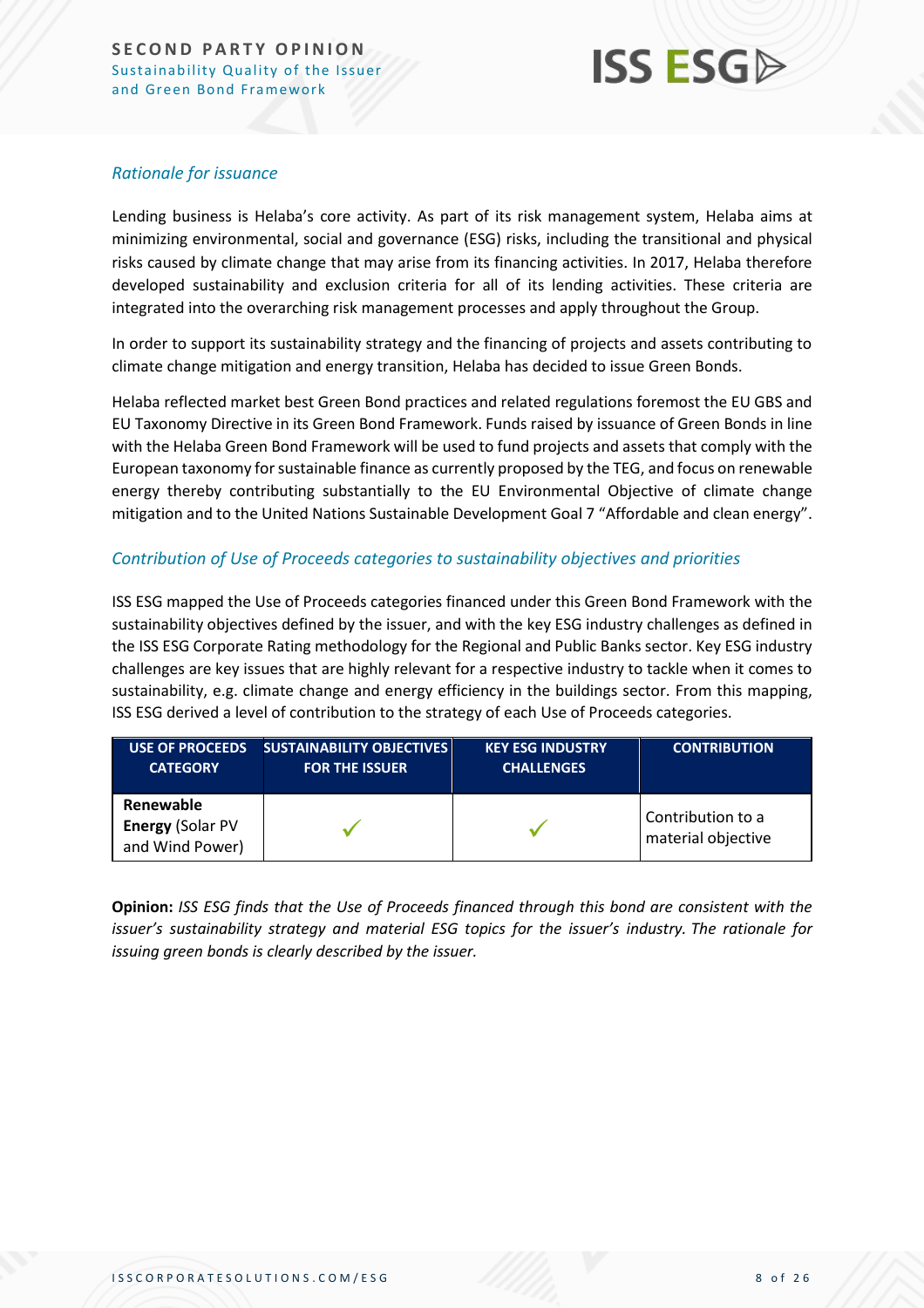

#### <span id="page-8-0"></span>**PART II: ALIGNMENT WITH THE GREEN BOND PRINCIPLES**

#### **1. Strategy and rationale (EU GBS)**

Helaba has decided to issue Green Bonds in order to support its sustainability strategy and the financing of projects and assets contributing to climate change mitigation and energy transition. Helaba reflected market best Green Bond practices and related regulations foremost the EU GBS and EU Taxonomy Directive in its Green Bond Framework. Funds raised by issuance of Green Bonds in line with the Helaba Green Bond Framework will be used to fund projects and assets that comply with the European taxonomy for sustainable finance as currently proposed by the TEG, and focus on renewable energy thereby contributing substantially to the EU Environmental Objective of climate change mitigation and to the United Nations Sustainable Development Goal 7 "Affordable and clean energy".

Further information on Helaba's sustainability strategy and rationale for Green Bonds issuances can be found in Helaba's Green Bond Framework.

**Opinion:** *ISS ESG considers the Strategy and Rationale description provided by Helaba's Green Financing Framework as aligned with the draft model of the EU Green Bond Standard. The bonds' environmental objectives appropriately link to the issuer's strategy with the environmental objectives defined in the EU Taxonomy. The rationale for issuing green bonds is clearly stated and aligns with the sustainability objectives and targets the company set itself. Further, Helaba is a signatory of the UN Global Compact and supports the principles.* 

#### **2. Green Projects (EU GBS) – Use of Proceeds (GBPs)**

Helaba will allocate the amount corresponding to the net proceeds of the Green Bonds issued under the Helaba Green Bond Framework exclusively to an Eligible Green Loan Portfolio. This portfolio is composed of new and/or existing loans ("Eligible Green Loans") financing or refinancing, in whole or in part, the acquisition, production, transmission, expansion or development of projects ("Eligible Green Projects") which supports the transition to a clean and environmentally sustainable economy.

In order to be eligible for inclusion into the Green Portfolio, the loan must be granted to renewable energy projects (NACE code D35.1.1) that meet the specific eligibility criteria and contribute to the EU Environmental Objective of Climate Change Mitigation.

The table below outlines the eligibility criteria and corresponding eligibility requirements under the EU Taxonomy for projects to be considered as Eligible Green Projects. The table also maps the Eligible Categories to the relevant SDGs.

Eligible Green Projects are all subject to local laws and regulations regarding labour standards and social conditions. Helaba is active in countries that have adopted the UN Guiding Principles on Business and Human Rights and have ratified all ILO core labor conventions."

The selection criteria are in accordance with conditions as outlined in this section and might be extended by the currently still evolving criteria around the do-no-significant-harm assessment as proposed through the EU Taxonomy directive in the future.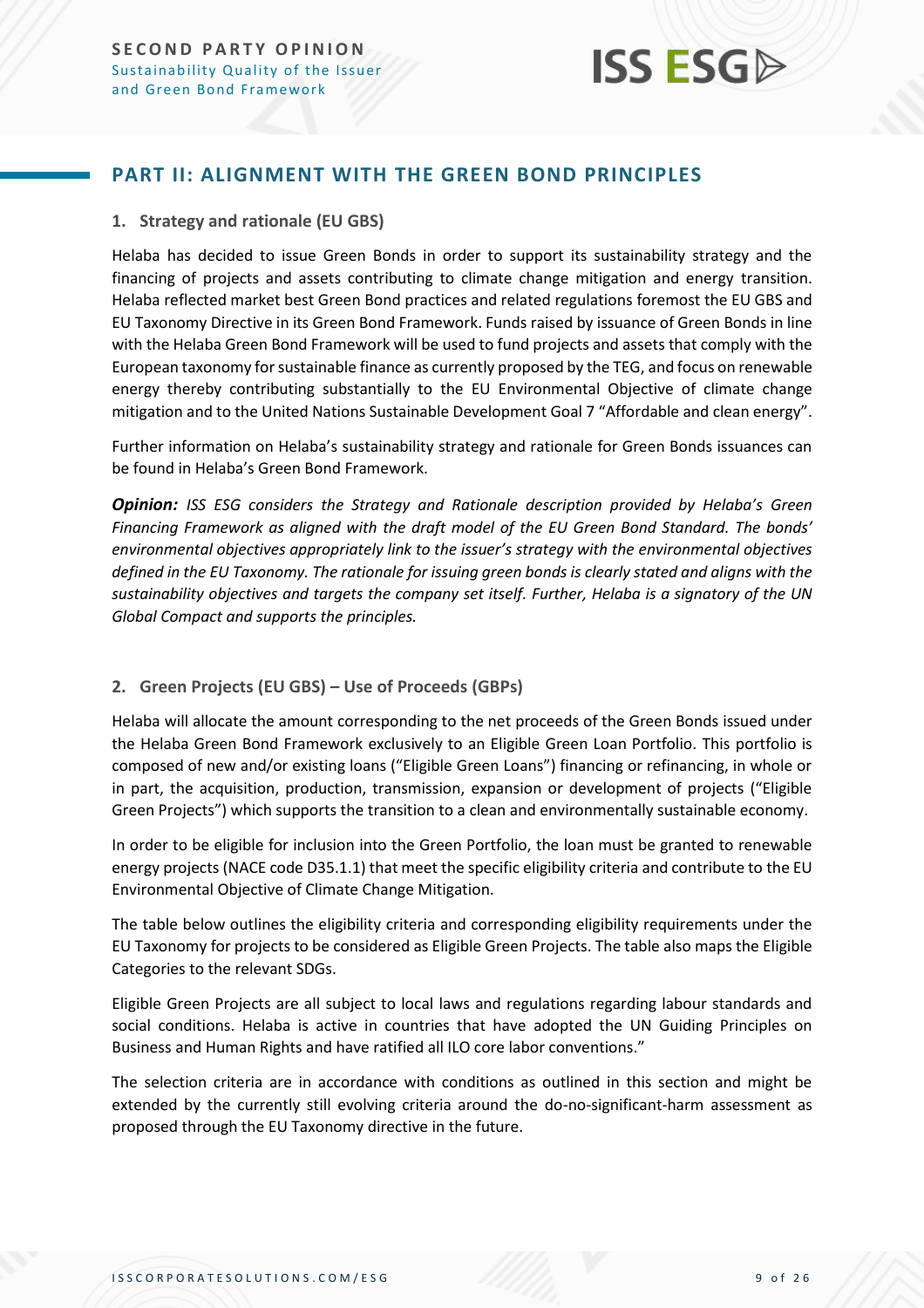## **ISS ESG**

| <b>Eligible</b><br>category | <b>Eligibility criteria</b>                                                                                                                                                                                                                                                                            |
|-----------------------------|--------------------------------------------------------------------------------------------------------------------------------------------------------------------------------------------------------------------------------------------------------------------------------------------------------|
| Renewable Energy            | Loans in projects related to renewable energy projects, including but not limited to the<br>following technologies:<br>Wind energy: Onshore and offshore wind energy generation facilities<br>п<br>Solar energy: Solar energy Photovoltaics, concentrated solar power, and solar<br>thermal facilities |
|                             | Eligibility requirements under the EU Taxonomy to be considered:                                                                                                                                                                                                                                       |
|                             | Substantial Contribution to Climate mitigation objective to ensure alignment<br>п<br>with focused environmental objective                                                                                                                                                                              |
|                             | Compliance with "do-no significant harm criteria" to ensure alignment with<br>×.<br>other environmental objectives"                                                                                                                                                                                    |
|                             | Compliance with Minimum Social Safeguard requirements to ensure sound<br>٠<br>labour standards and respect for human rights                                                                                                                                                                            |

*Opinion: ISS ESG finds that the Green Projects description proposed by Helaba's Green Financing Framework aligns with the draft model of the EU GBS. Green Projects are defined in line with the EU Taxonomy activities, and the selection criteria clearly align with EU Taxonomy Technical Screening Criteria, Do No Significant Harm Criteria and Minimum Social Safeguardsrequirements. The issuer links the eligible green project category directly to the EU Taxonomy Environmental Objectives. Moreover, ISS ESG finds that the Use of Proceeds description provided by Helaba aligns with the Green Bond Principles.*

**3. Process for Selection of Green Projects (EU GBS) - Process for Project Evaluation and Selection (GBPs)**

All Eligible Green Loans comply with Helaba's standard credit procedures, which include compliance with the Helaba sustainability criteria for lending activities and as well as compliance to any applicable regulatory environmental and social requirements.

Helaba has established a dedicated "Green Bond Committee" to manage and monitor the Process for Project Evaluation and Selection as defined by the eligibility criteria in the above section. This committee meets at least on a quarterly basis and is composed of the Chief Sustainability Officer (CSO) of Helaba and senior representatives from Helaba's:

- Asset Finance
- Credit Risk Management
- Group Strategy (Chief Sustainability Officer)
- Treasury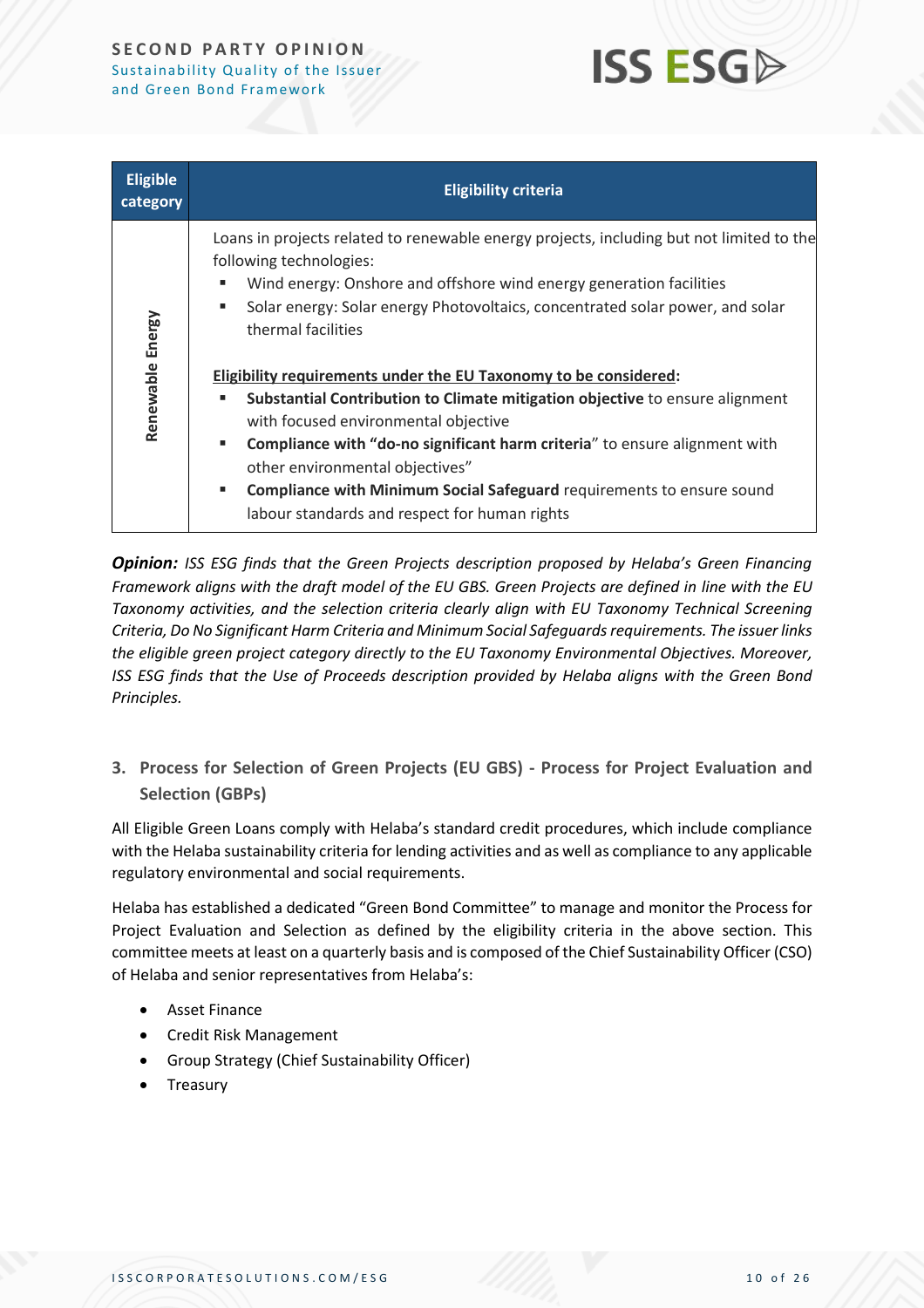

The Green Bond Committee is responsible for the following:

- 1. Review and validation of the selection process of Eligible Green Loans in accordance with the eligibility criteria
- 2. Monitoring the portfolio of Eligible Green Loans ("Green Loan Portfolio") during the life of the transaction.
- 3. Management of any future updates of the Helaba Green Bond Framework.
- 4. Coordination of allocation and impact reporting

The Process for Project Evaluation and Selection process is the following:

- 1. The relevant business lines of Helaba carry out a pre-selection of potential Eligible Green Loans in accordance with the eligibility criteria. This pre-selection comprises a pre-screening of the potential green loans for meeting the eligibility category and a check for alignment with the EU Taxonomy.
- 2. The potential Eligible Green Loans are reviewed and validated by credit risk management as part of the standard loan granting process.
- 3. The Green Bond Committee monitors the portfolio of Eligible Green Loans ("the Green Portfolio") during the life of the transaction. Specifically, the committee can decide to replace some Eligible Green Loans if an asset no longer meets the eligibility criteria. The Green Bond Committee monitors and refines the selection process of eligible green loans on a regular basis.

A reputable verifier is mandated to evaluate on an annual basis the compliance of the Green Loan Portfolio with the requirements set by the Helaba Green Bond Framework. Any issue regarding one or multiple green loans in the portfolio raised by the verifier in this process can lead to the exclusion of the respective loan(s), following the exclusion process through the Green Bond Committee.

*Opinion: ISS ESG considers the Process for Project Evaluation and Selection description provided by Helaba's Green Financing Framework as aligned with the Green Bond Principles and the draft model of the EU Green Bond Standard. The issuer shows substantial contribution of the green eligible category to a selected environmental objective, selection criteria in line with the Technical Screening Criteria, alignment with the Do No Significant Harm criteria, and a process at a corporate level that aligns with Minimum Social Safeguards. Moreover, the Green Bond Committee will be comprised of various stakeholders and responsibilities are clearly defined.*

#### **4. Management of Use-of-Proceeds (EU GBS) – Management of Proceeds (GBPs)**

The net proceeds of any Green Bond issued under the Helaba Green Bond Framework as well as the allocation of the funds to the Green Loan Portfolio will be managed by Helaba's Treasury division.

The Eligible Green Loans comprising the Green Loan Portfolio stem from the Eligible Categories and are subject to the loan evaluation and selection process. An amount corresponding to the net proceeds of any Green Bond issued by Helaba under the Framework, irrespective of the legal form of the instrument, will be used to finance Helaba's Eligible Green Loans. The Green Loan Portfolio is expected to grow in size over time as further sectors are added to the Framework.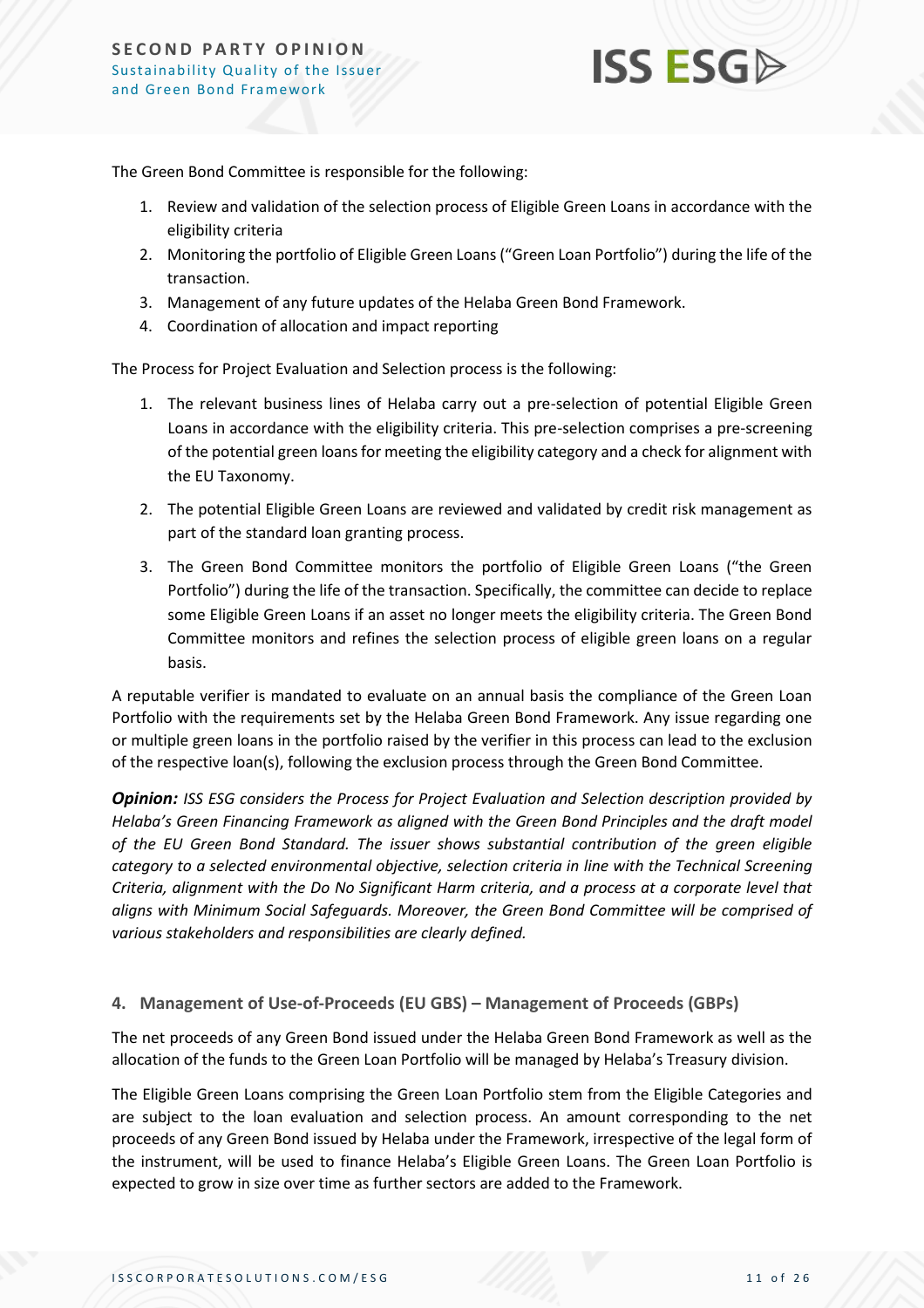

Helaba commits to allocate a sufficient amount of Eligible Green Loans to the Green Loan Portfolio in order to secure that the outstanding balance of Eligible Green Loans exceeds the total balance of all outstanding Green Bonds. In practice, this implies that amortised or redeemed Eligible Green Loans are replaced by new Eligible Green Loans as timely as practically possible.

If an Eligible Green Loan no longer meets the eligibility criteria, it will be removed from the Green Loan Portfolio and it will be as soon as possible replaced, subject to availability.

All new Eligible Green Loans will be added automatically to the Green Loan Portfolio to provide for sufficient and timely allocation of the incremental net proceeds. Helaba commits on a best efforts basis to reach full allocation within one year following each Green Bond issuance.

Based on the internal monitoring of the Green Loan Portfolio, the Green Bond Committee will review and approve allocations of bond proceeds to Eligible Green Loans on a quarterly basis. In order to provide high level of transparency a third party will verify the internal tracking and allocation process of the Green Bond's proceeds on an annual basis.

*Opinion: ISS ESG finds that Management of (Use-of-) Proceeds proposed by Helaba's Green Bond Framework is well aligned with the Green Bond Principles, as well as the draft model of the EU Green Bond Standard. Proceeds are appropriately tracked and allocated. Furthermore, Helaba defined an expected allocation period of one year for the proceeds of its Green Bonds.* 

#### **5. Reporting (EU GBS and GBPs)**

As long as there is any Green Bond issued in line with the Helaba Green Bond Framework outstanding, Helaba is committed to publish relevant information and documents regarding its Green Bond activities in a dedicated Green Bond Report, which will be made available in the investor relations section on Helaba's website ([www.helaba.com/int/investors\)](https://protect-eu.mimecast.com/s/aXx2COM97Uvxw2xIvUIMc?domain=helaba.com).

The Green Bond Report details both the allocation of the net proceeds of the Green Bonds (Allocation Reporting) and the environmental impact of the Eligible Green Loans included in the Green Loan Portfolio (Impact Reporting). The report will be available to investors within one year from the date of the bond issuance, and thereafter on an annual basis until the bond matures.

Moreover, Helaba shall communicate any material evolution of the Green Loan Portfolio on an ad-hoc basis.

Contents of the Green Bond Report will be externally reviewed once the bonds proceeds are fully allocated to Eligible Green Loans and will be made available in the investor relations section on Helaba's website ([www.helaba.com/int/investors\)](https://protect-eu.mimecast.com/s/aXx2COM97Uvxw2xIvUIMc?domain=helaba.com).

#### Allocation Reporting

Helaba will publish an annual report on the use of the Green Bonds' proceeds until maturity. The reporting will contain details including but not limited to the following:

- Confirmation that the use of proceeds of Green Bonds outstanding are in alignment with the eligibility criteria set by the Helaba Green Bond Framework and thereby also with the EU GBS and EU Taxonomy Directive
- The total amount of outstanding Green Bonds and the share of proceeds used for financing or re-financing purposes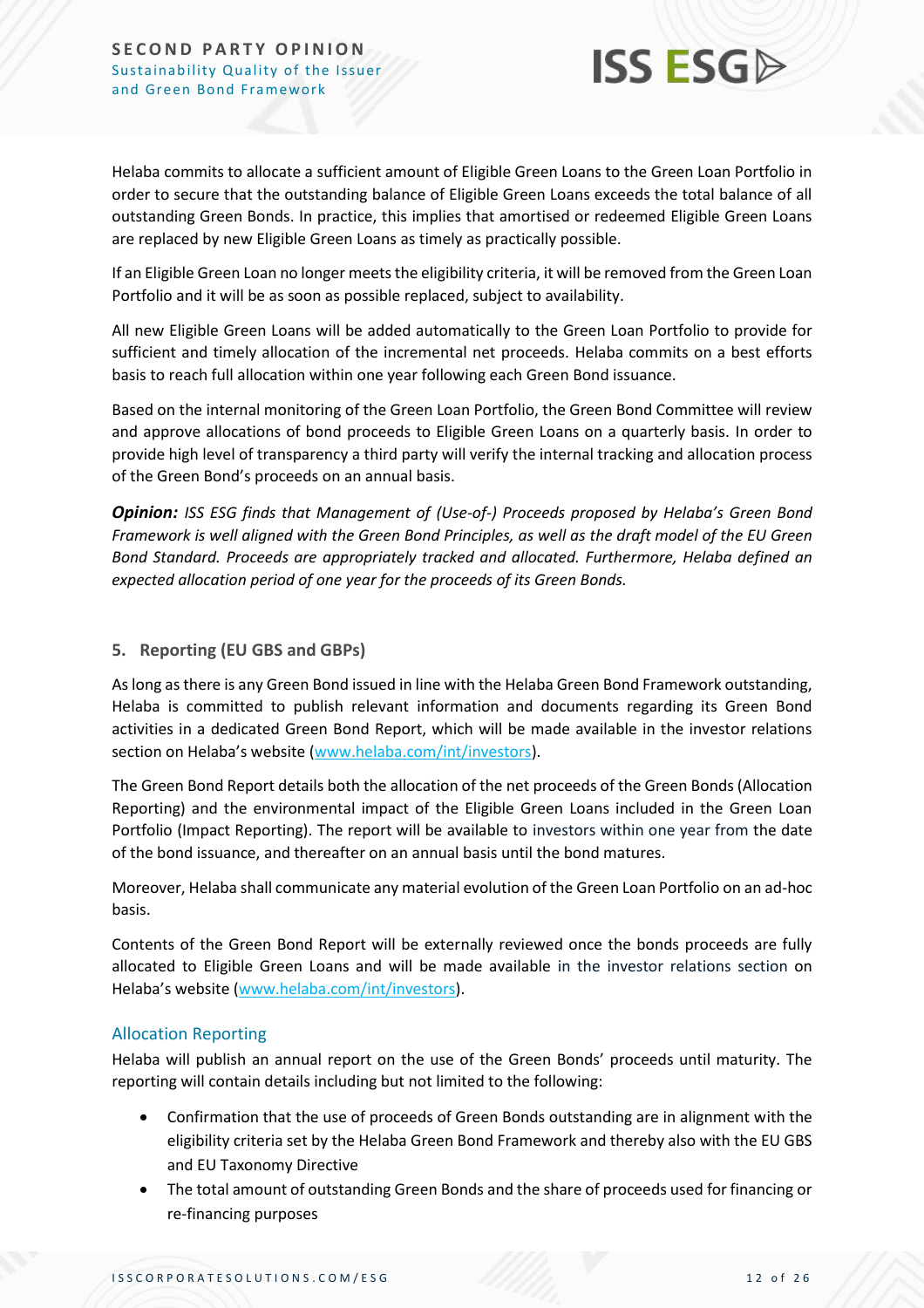

- The potential balance of unallocated Green Bond proceeds
- A breakdown of allocated amounts to Green Projects at level of Eligible Category (further breakdowns possible)
- The geographical distribution of Green Projects on country level

#### Impact Reporting

Renewable-energy projects represent a key element for the transition to a low-carbon economy. The construction and operation of solar and wind power plants, eligible under the Green Bond Framework, positively contribute to the environmental goal of climate change mitigation.

Until the bond matures, Helaba commits to publish an annual report that demonstrates the environmental benefits associated with the Green Loans Portfolio

Subject to feasibility and data availability, this impact report will contain the following information:

- A description of the Green Projects financed by the outstanding Green Bonds including the Environmental Objective(s) pursued
- Eligibility Category aggregated results and related environmental impact indicators (such as CO2 emissions avoided, renewable energy capacity in MW added)

An exemplary selection of potential impact indicators for the respective Eligible Category to be financed is provided by the table below. In case other Eligible Categories will be added in the future, the Helaba Green Bond Framework update would also include the addition of the respective impact reporting indicators for those categories.

| <b>Eligible</b><br><b>Category</b> | <b>Output indicators</b>                                                                                                                                                                                                                                                                    | <b>Impact indicators</b>                                           |
|------------------------------------|---------------------------------------------------------------------------------------------------------------------------------------------------------------------------------------------------------------------------------------------------------------------------------------------|--------------------------------------------------------------------|
| energy<br>Renewable                | Green Loan Portfolio breakdown by technologies<br>$\blacksquare$<br>(%)<br>Green Loan Portfolio breakdown by<br>$\blacksquare$<br>geographical areas (%)<br>Expected total energy generation (MWh/year)<br>$\blacksquare$<br>Number of renewable energy projects financed<br>$\blacksquare$ | Estimated<br>annual<br>avoided GHG emissions<br>(in $tCO2e/year$ ) |

*Opinion: ISS ESG finds that the reporting proposed by Helaba's Green Bond Framework is aligned with the Green Bond Principles, as well as partially aligned with the draft model of the EU Green Bond Standard. The allocation and impact reports will be appropriately disclosed and publicly available. The allocation and impact report will be published annually until allocation of proceeds, following best market practice. Helaba describes how the impact metrics contribute to the environmental objectives of the bond, and links them to the Do No Significant Harm criteria.*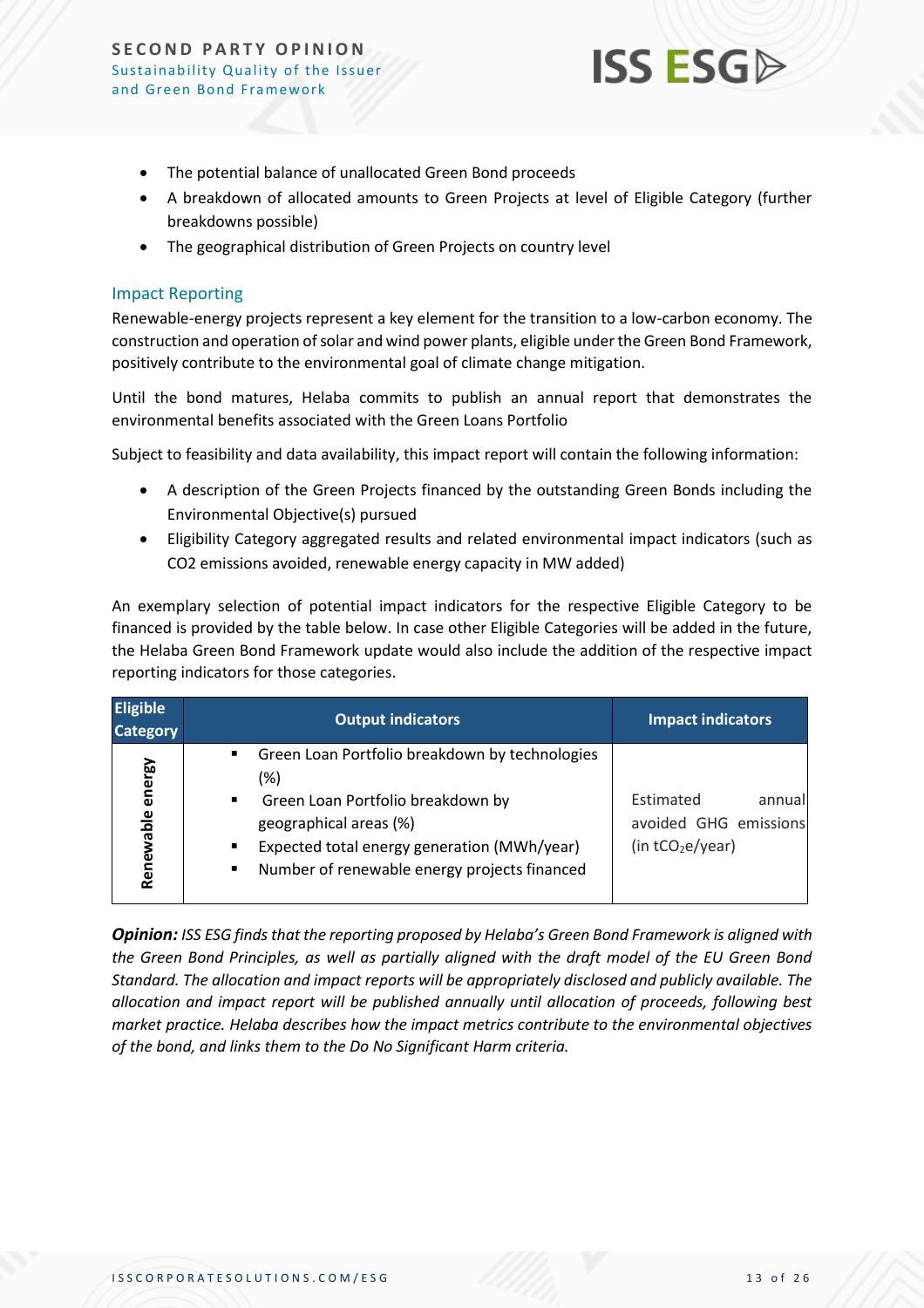

#### **6. External review (EU GBS)**

#### Second Party Opinion

This Helaba Green Bond Framework has been reviewed by ISS ESG prior to issuance of the first Green Bond referring to it. The Second Party Opinion document will be made available in the investor relations section on Helaba's website ([www.helaba.com/int/investors\)](https://protect-eu.mimecast.com/s/aXx2COM97Uvxw2xIvUIMc?domain=helaba.com).

#### External Verification

In order to ensure sustained compliance of all issued bonds with the methodology set out by the Helaba Green Bond Framework, Helaba will appoint ISS ESG as an external annual verifier. The external verification will be included into the dedicated Green Bond Report.

*Opinion: ISS ESG finds that the external review proposed by Helaba's Green Bond Framework is aligned with the draft model of the EU Green Bond Standard. Helaba's Green Bond Framework is subject to pre- and post-issuance verification.*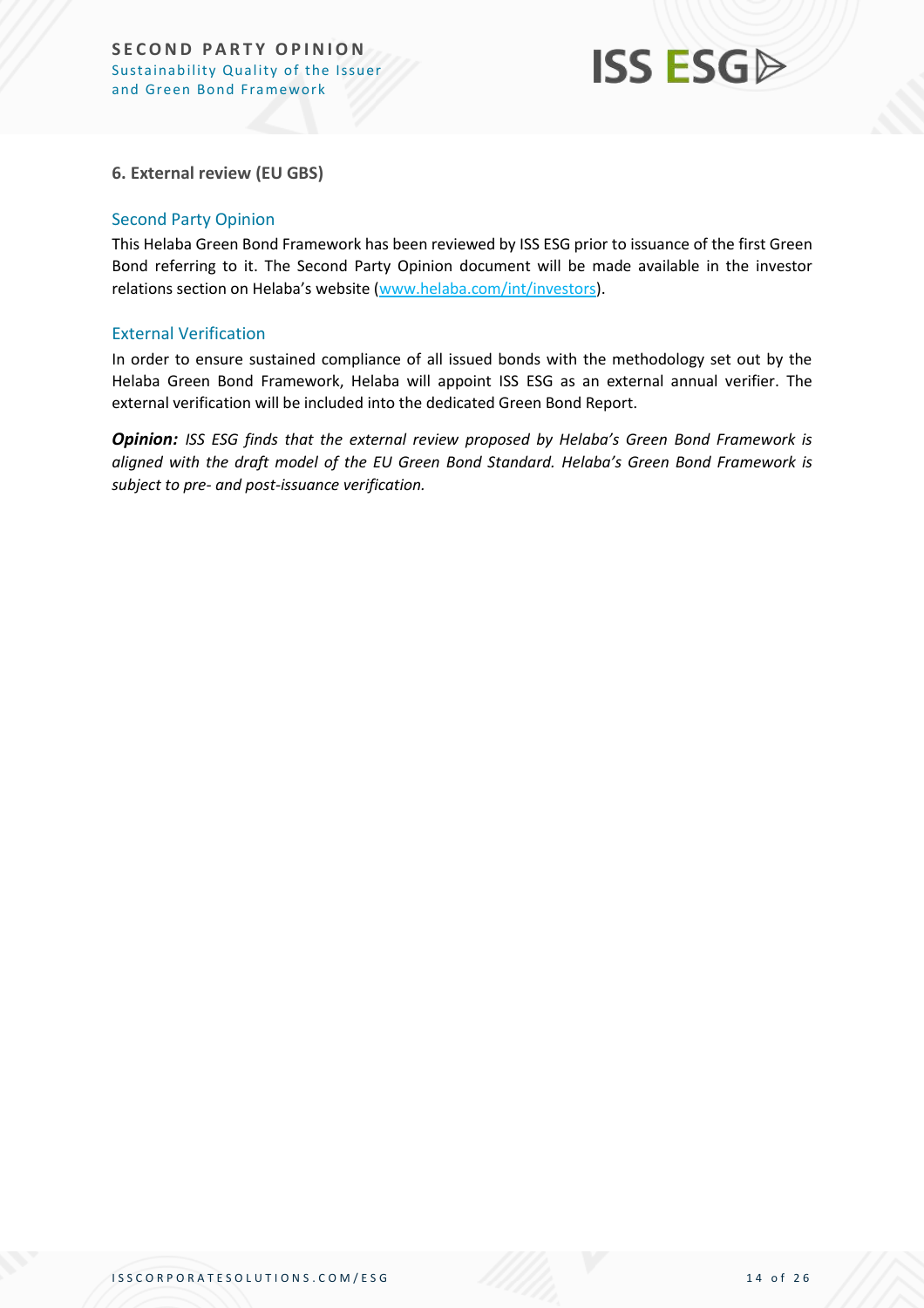### <span id="page-14-0"></span>**PART III: SUSTAINABILITY QUALITY OF THE ISSUANCE**

#### <span id="page-14-1"></span>A. CONTRIBUTION OF THE GREEN BOND TO THE UN SDGs

Based on the assessment of the sustainability quality of the Green Bond Framework and using a proprietary methodology, ISS ESG assessed the contribution of Helaba's Green Bond asset pool to the Sustainable Development Goals defined by the United Nations (UN SDGs).

This assessment is displayed on 5-point scale (see Annex 2 for methodology):

| <b>Significant</b> | ا Limited          | No                | Limited             | <b>Significant</b>  |
|--------------------|--------------------|-------------------|---------------------|---------------------|
| <b>Obstruction</b> | <b>Obstruction</b> | <b>Net Impact</b> | <b>Contribution</b> | <b>Contribution</b> |

Each of the Green Bond's Use of Proceeds categories has been assessed for its contribution to, or obstruction of, the SDGs:

| <b>USE OF PROCEEDS</b> | <b>CONTRIBUTION OR</b><br><b>OBSTRUCTION</b> | <b>SUSTAINABLE DEVELOPMENT GOALS</b> |
|------------------------|----------------------------------------------|--------------------------------------|
| Solar PV               | <b>Significant</b><br>contribution           | <b>WILLIAM</b>                       |
| <b>Wind Power</b>      | <b>Significant</b><br><b>contribution</b>    | <b>WILLIAM</b>                       |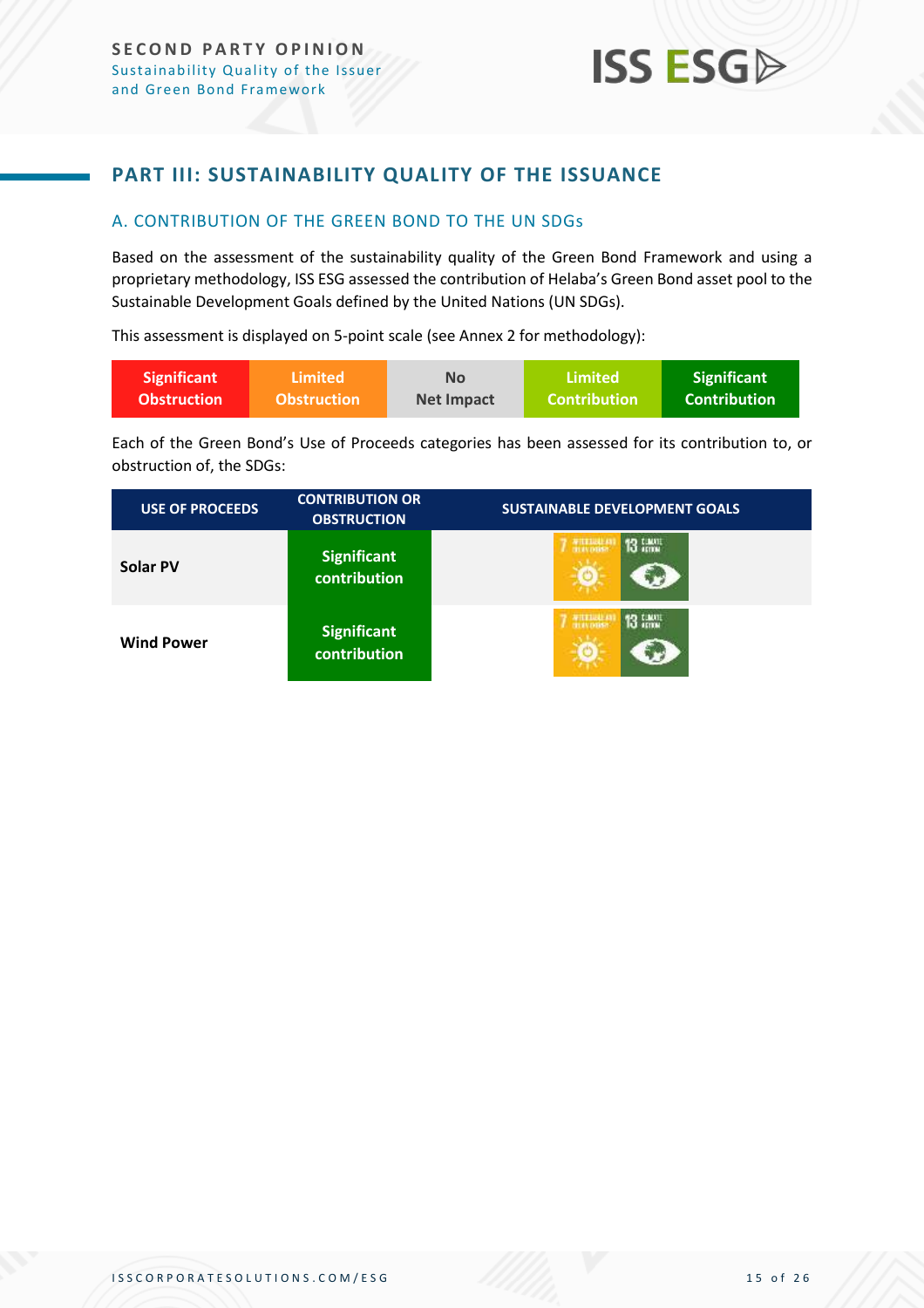#### <span id="page-15-0"></span>B. ALIGNMENT OF THE ASSET POOL WITH THE EU TAXONOMY

#### **B.1 Production of Electricity from Solar PV (4.1.)**

ISS ESG assessed the alignment of the Green Projects included in the Green Bond asset pool and the due diligence and selection processes in place with the EU Taxonomy. Green Projects are located predominantly in Europe and North America. The results of this assessment are displayed below:

| EU TAXONOMY REQUIREMENT                                                                                                                                        | <b>GREEN PROJECTS OWN PERFORMANCE AND</b><br><b>SELECTION PROCESSES</b>                                                                                                                                                                                                                                                     | <b>ISS ESG ANALYSIS</b><br><b>AGAINST</b><br><b>REQUIREMENTS</b> |  |
|----------------------------------------------------------------------------------------------------------------------------------------------------------------|-----------------------------------------------------------------------------------------------------------------------------------------------------------------------------------------------------------------------------------------------------------------------------------------------------------------------------|------------------------------------------------------------------|--|
| 1. CLIMATE CHANGE MITIGATION - TECHNICAL SCREENING CRITERIA                                                                                                    |                                                                                                                                                                                                                                                                                                                             |                                                                  |  |
| Facilities operating at life<br>cycle emissions lower than<br>100gCO <sub>2</sub> e/kWh, declining to<br>net-0gCO <sub>2</sub> e/kWh by 2050, are<br>eligible. | Solar PV activities are currently deemed to be<br>taxonomy eligible.                                                                                                                                                                                                                                                        |                                                                  |  |
| 2. CLIMATE CHANGE ADAPTATION - DO NO SIGNIFICANT HARM CRITERIA                                                                                                 |                                                                                                                                                                                                                                                                                                                             |                                                                  |  |
| Reducing material physical<br>climate risks                                                                                                                    | The processes for selection of Green Projects<br>are aligned with European and American<br>legislation requiring an Environmental Impact<br>Assessment at the planning stage. Thus,<br>environmental risk assessment is conducted at<br>the planning stage and relevant measures are<br>applied to reduce identified risks. |                                                                  |  |
| Supporting system adaptation                                                                                                                                   | The Green Projects do not increase the risks of<br>adverse climate impact on other stakeholders<br>and align with national and international<br>adaptation efforts.                                                                                                                                                         |                                                                  |  |
| Monitoring adaptation results                                                                                                                                  | Adaptation results can be monitored and<br>measured against defined indicators and are<br>reviewed by the issuer.                                                                                                                                                                                                           |                                                                  |  |
| 3. WATER - DO NO SIGNIFICANT HARM CRITERIA                                                                                                                     |                                                                                                                                                                                                                                                                                                                             |                                                                  |  |
| Not applicable                                                                                                                                                 |                                                                                                                                                                                                                                                                                                                             |                                                                  |  |
| 4. CIRCULAR ECONOMY - DO NO SIGNIFICANT HARM CRITERIA                                                                                                          |                                                                                                                                                                                                                                                                                                                             |                                                                  |  |
| High durability, easy<br>dismantling, refurbishment,<br>and recycling ensured by PV<br>panels design and<br>manufacture                                        | As part of the due diligence process, it is<br>verified whether the equipment meets the<br>contractual<br>and<br>regulatory<br>necessary<br>requirements based on Lenders' Technical<br>Advisors reports. The reports also include<br>relevant information on the dismantling,                                              |                                                                  |  |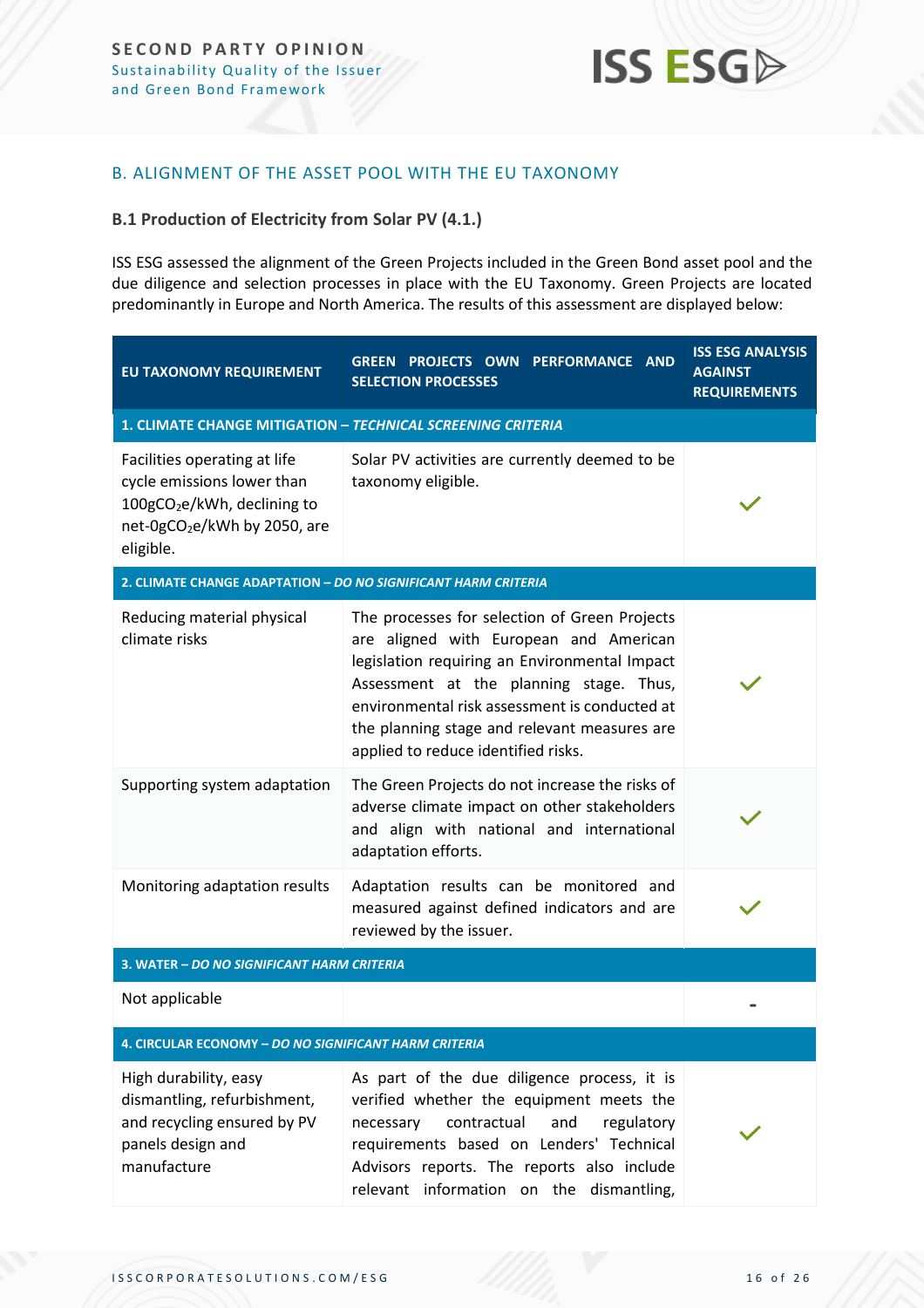

|                                                                                             | refurbishment, recycling of the equipment and<br>selection criteria for modules regarding high<br>durability.                                                       |  |
|---------------------------------------------------------------------------------------------|---------------------------------------------------------------------------------------------------------------------------------------------------------------------|--|
| Reparability ensured by<br>accessibility and<br>exchangeability of PV panels<br>components. | Based on the Lenders' Technical Advisor<br>reports the O&M concept for the operation<br>phase is reviewed, and includes spare parts<br>management for the projects. |  |
| 5. POLLUTION - DO NO SIGNIFICANT HARM CRITERIA                                              |                                                                                                                                                                     |  |
| Not applicable                                                                              |                                                                                                                                                                     |  |

#### **6. ECOSYSTEMS –** *DO NO SIGNIFICANT HARM CRITERIA*

Environmental Impact Assessment or Strategic Environmental Assessment has been conducted and required mitigation measures implemented.

The Environmental Impact Assessments have been prepared in accordance with environmental laws and regulation of the project countries in order to be granted the necessary permits to build and operate. As part of the due diligence process the status of the EIA process and its findings is reviewed based on Lenders' Legal Advisor/Lenders' Technical Advisor reports in order to verify whether the projects meet the regulatory requirements.

**CONTROVERSY ASSESSMENT AND MITIGATION ACTION PLAN**

Helaba has mitigation action plans in place in case of potential controversies that can ultimately lead to the removal of the assets from the Green Bond asset pool.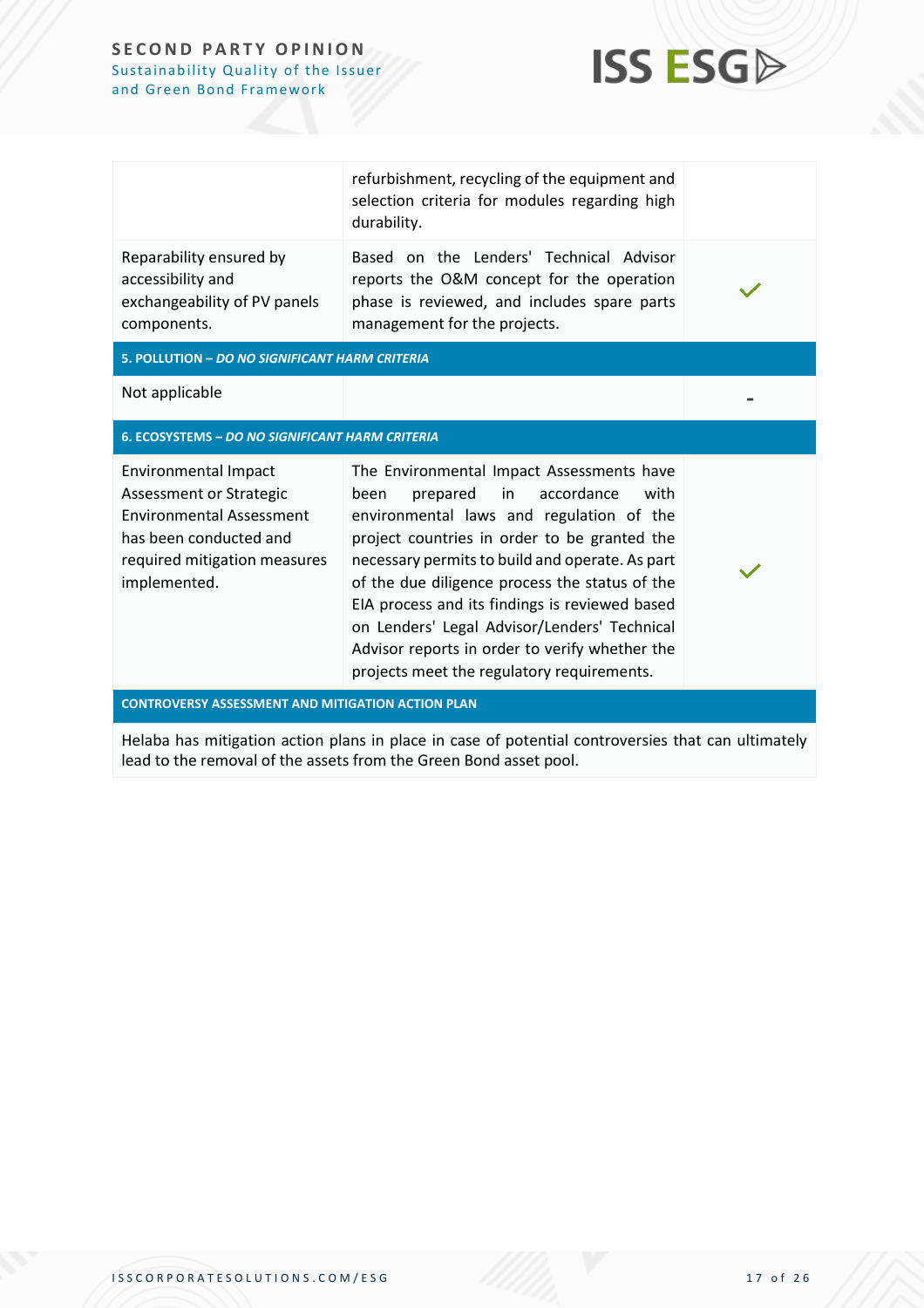#### B.2 Production of Electricity from Wind Power (4.3.)

ISS ESG assessed the alignment of the Green Projects included in the Green Bond asset pool and the due diligence and selection processes in place with the EU Taxonomy. Green Projects are located predominantly in Europe and North America. The results of this assessment are displayed below:

| EU TAXONOMY REQUIREMENT                                                                                                                                        | PROJECTS OWN PERFORMANCE AND<br><b>GREEN</b><br><b>SELECTION PROCESSES</b>                                                                                                                                                                                                                                                                                                                    | <b>ISS ESG ANALYSIS</b><br><b>AGAINST</b><br><b>REQUIREMENTS</b> |  |
|----------------------------------------------------------------------------------------------------------------------------------------------------------------|-----------------------------------------------------------------------------------------------------------------------------------------------------------------------------------------------------------------------------------------------------------------------------------------------------------------------------------------------------------------------------------------------|------------------------------------------------------------------|--|
| 1. CLIMATE CHANGE MITIGATION - TECHNICAL SCREENING CRITERIA                                                                                                    |                                                                                                                                                                                                                                                                                                                                                                                               |                                                                  |  |
| Facilities operating at life<br>cycle emissions lower than<br>100gCO <sub>2</sub> e/kWh, declining to<br>net-0gCO <sub>2</sub> e/kWh by 2050, are<br>eligible. | Wind power activities are currently deemed to<br>be taxonomy eligible.                                                                                                                                                                                                                                                                                                                        |                                                                  |  |
| 2. CLIMATE CHANGE ADAPATION - DO NO SIGNIFICANT HARM CRITERIA                                                                                                  |                                                                                                                                                                                                                                                                                                                                                                                               |                                                                  |  |
| Reducing material physical<br>climate risks                                                                                                                    | The processes for selection of Green Projects<br>are aligned with European legislation requiring<br>an Environmental Impact Assessment at the<br>planning stage. Thus, environmental risk<br>assessment is conducted at the planning stage<br>and relevant measures are applied to reduce<br>identified risks.                                                                                |                                                                  |  |
| Supporting system adaptation                                                                                                                                   | The Green Projects do not increase the risks of<br>adverse climate impact on other stakeholders<br>and align with national and international<br>adaptation efforts.                                                                                                                                                                                                                           |                                                                  |  |
| Monitoring adaptation results                                                                                                                                  | Adaptation results can be monitored and<br>measured against defined indicators and are<br>reviewed by the issuer.                                                                                                                                                                                                                                                                             |                                                                  |  |
| 3. WATER - DO NO SIGNIFICANT HARM CRITERIA                                                                                                                     |                                                                                                                                                                                                                                                                                                                                                                                               |                                                                  |  |
| Water quality and water<br>consumption                                                                                                                         | environmental<br>has<br>An.<br>assessment<br>been<br>conducted at Green Projects planning stage,<br>including water considerations                                                                                                                                                                                                                                                            |                                                                  |  |
| Compliance with the EU<br>Water legislation                                                                                                                    | The Environmental Impact Assessments for<br>Eligible Green Projects in the EU have been<br>prepared in accordance with environmental<br>laws and regulation of the project countries in<br>order to be granted the necessary permits to<br>build and operate. As part of the due diligence<br>process the approval status is reviewed based<br>on Lenders' Legal Advisors/ Lenders' Technical |                                                                  |  |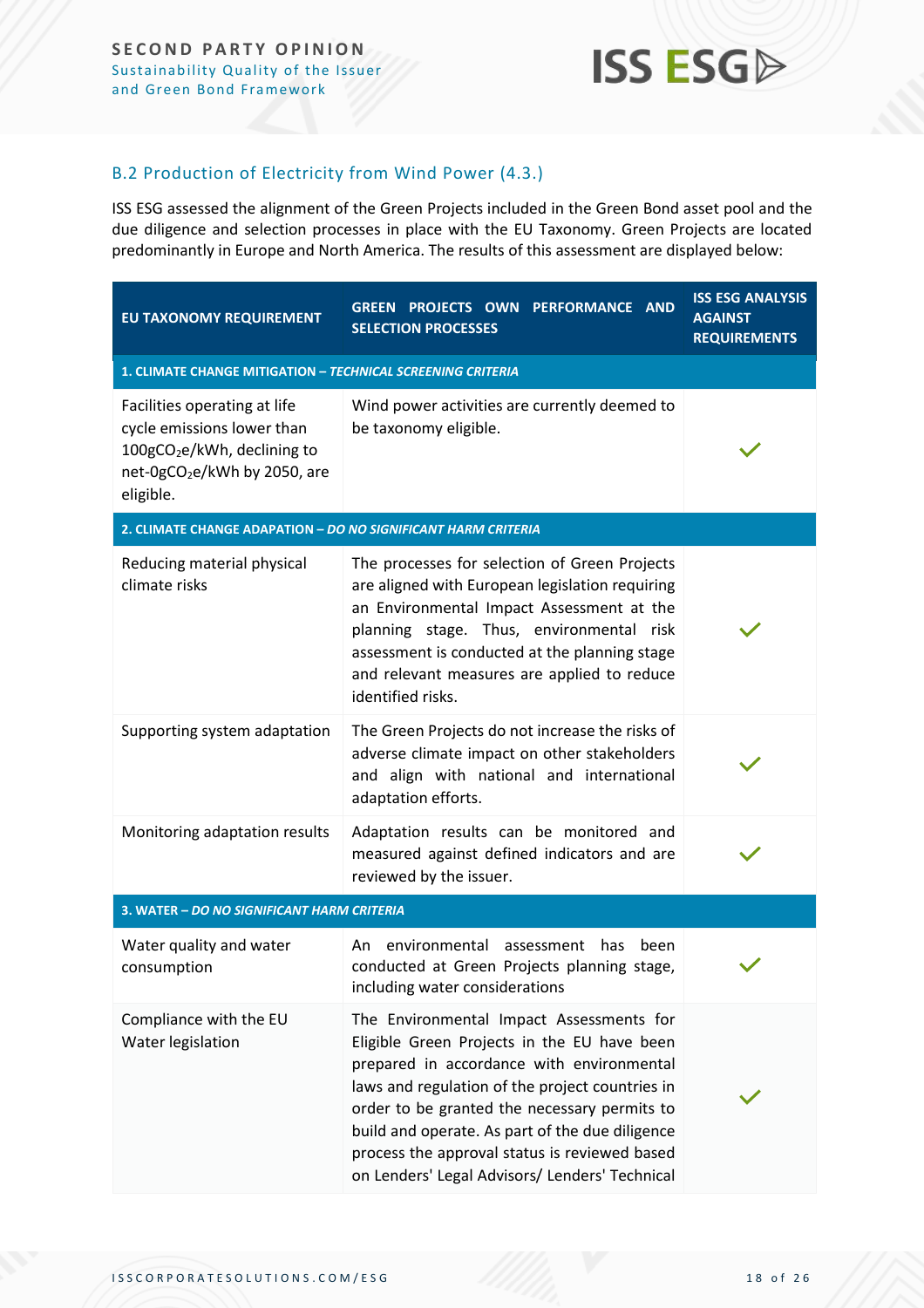## **ISS ESG**

**-**

Advisors reports in order to verify whether the projects meet the regulatory requirements.

#### **4. CIRCULAR ECONOMY –** *DO NO SIGNIFICANT HARM CRITERIA*

End-of-life waste management and decommissioning As part of the due diligence process, the decommissioning to the degree required under regulation of the project countries (or due to contractual obligations as well as the decommissioning reserve to cover the associated costs) are reviewed based on Lenders' Technical Advisor reports. The reports also include relevant information on the dismantling, refurbishment, recycling of the equipment and selection criteria for modules regarding high durability.

#### **5. POLLUTION –** *DO NO SIGNIFICANT HARM CRITERIA*

Not applicable

#### **6. ECOSYSTEMS –** *DO NO SIGNIFICANT HARM CRITERIA*

Environmental Impact Assessment or Strategic Environmental Assessment has been conducted and required mitigation measures implemented.

The Environmental Impact Assessments for these Eligible Green Projects have been prepared in accordance with environmental laws and regulation of the project countries in order to be granted the necessary permits to build and operate. As part of the due diligence process the status of the EIA process and its findings is reviewed based on Lenders' Legal Advisor/ Lenders' Technical Advisor reports in order to verify whether the projects meet the regulatory requirements.

Within EU Countries it is deemed that they have implemented all relevant EU regulations when conducting EIAs and granting the permits eventually.

#### **CONTROVERSY ASSESSMENT AND MITIGATION ACTION PLAN**

Helaba has mitigation action plans in place in case of potential controversies that can ultimately lead to the removal of the assets from the Green Bond asset pool.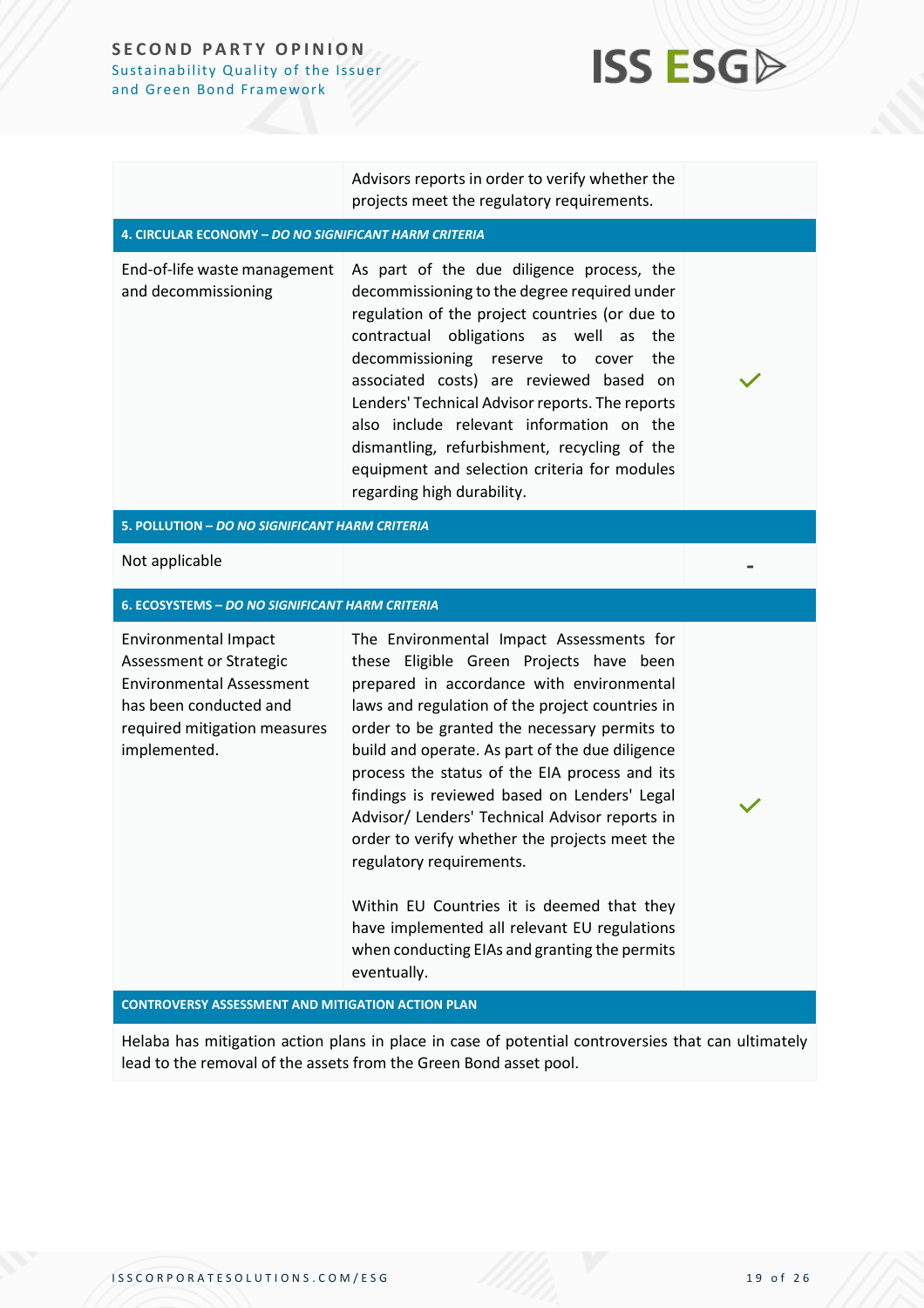#### Minimum Social Safeguards

ISS ESG assessed the alignment of the due diligence and selection processes in place with the EU Taxonomy Minimum Social Safeguards. The results of this assessment are applicable for every green project category financed under this framework and are displayed below:

| EU TAXONOMY REQUIREMENT                                             | <b>GREEN PROJECTS OWN PERFORMANCE AND SELECTION</b><br><b>PROCESSES</b>                                                                                                                                                                                                                                                                                                                                                                                                                             | <b>ISS ESG ANALYSIS</b><br><b>AGAINST</b><br><b>REQUIREMENTS</b> |
|---------------------------------------------------------------------|-----------------------------------------------------------------------------------------------------------------------------------------------------------------------------------------------------------------------------------------------------------------------------------------------------------------------------------------------------------------------------------------------------------------------------------------------------------------------------------------------------|------------------------------------------------------------------|
| <b>OECD Guidelines on</b><br><b>Multinational Enterprises</b>       | Overarching sustainability criteria for Green<br>Projects include compliance with the OECD<br>Guidelines for Multinational Enterprises.                                                                                                                                                                                                                                                                                                                                                             |                                                                  |
| <b>UN Guiding Principles on</b><br><b>Business and Human Rights</b> | Eligible Green Projects are all subject to local<br>laws and regulations regarding labour<br>standards and social conditions. Helaba is<br>active in countries that have adopted the UN<br>Guiding Principles on Business and Human<br>Rights and have ratified all ILO core labor<br>conventions.                                                                                                                                                                                                  |                                                                  |
| <b>ILO Core Labor Conventions</b>                                   | Overarching sustainability criteria include<br>compliance with the UN Global Compact<br>principles, Human Rights and ILO labor<br>standards. At both national and international<br>levels, Helaba<br>the<br>applies<br>Universal<br>Declaration of Human Rights and the<br>Declaration on Fundamental Principles and<br>Rights at Work issued by the International<br>Labour Organization (ILO) as overarching<br>principles for all its business activities and<br>within its sphere of influence. |                                                                  |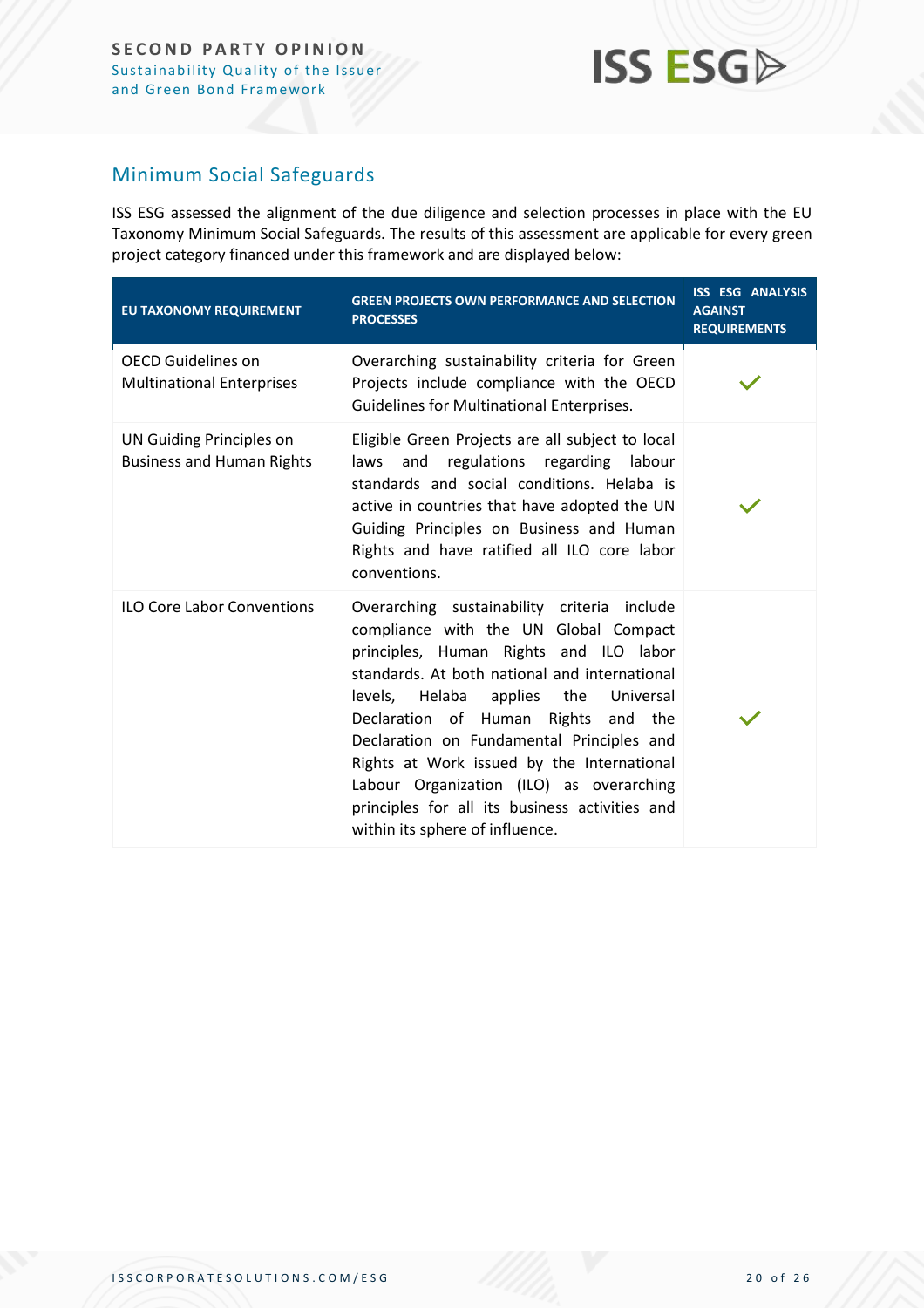

#### DISCLAIMER

- 1. Validity of the SPO: As long as the Green Bond Framework remains unchanged
- 2. ISS ESG uses a scientifically based rating concept to analyse and evaluate the environmental and social performance of companies and countries. In doing so, we adhere to the highest quality standards which are customary in responsibility research worldwide. In addition, we create a Second Party Opinion (SPO) on bonds based on data from the issuer.
- 3. We would, however, point out that we do not warrant that the information presented in this SPO is complete, accurate or up to date. Any liability on the part of ISS ESG in connection with the use of these SPO, the information provided in them and the use thereof shall be excluded. In particular, we point out that the verification of the compliance with the se- lection criteria is based solely on random samples and documents submitted by the issuer.
- 4. All statements of opinion and value judgements given by us do not in any way constitute purchase or investment recommendations. In particular, the SPO is no assessment of the economic profitability and credit worthiness of a bond but refers exclusively to the social and environmental criteria mentioned above.
- 5. We would point out that this SPO, in particular the images, text and graphics contained therein, and the layout and company logo of ISS ESG and ISS-ESG are protected under copyright and trademark law. Any use thereof shall require the express prior written consent of ISS. Use shall be deemed to refer in particular to the copying or duplication of the SPO wholly or in part, the distribution of the SPO, either free of charge or against payment, or the exploitation of this SPO in any other conceivable manner.

The issuer that is the subject of this report may have purchased self-assessment tools and publications from ISS Corporate Solutions, Inc. ("ICS"), a wholly-owned subsidiary of ISS, or ICS may have provided advisory or analytical services to the issuer. No employee of ICS played a role in the preparation of this report. If you are an ISS institutional client, you may inquire about any issuer's use of products and services from ICS by emailin[g disclosure@issgovernance.com.](mailto:disclosure@issgovernance.com)

This report has not been submitted to, nor received approval from, the United States Securities and Exchange Commission or any other regulatory body. While ISS exercised due care in compiling this report, it makes no warranty, express or implied, regarding the accuracy, completeness or usefulness of this information and assumes no liability with respect to the consequences of relying on this information for investment or other purposes. In particular, the research and scores provided are not intended to constitute an offer, solicitation or advice to buy or sell securities nor are they intended to solicit votes or proxies.

ISS is an independent company owned by entities affiliated Genstar Capital ("Genstar"). ISS and Genstar have established policies and procedures to restrict the involvement of Genstar and any of Genstar's employees in the content of ISS' reports. Neither Genstar nor their employees are informed of the contents of any of ISS' analyses or reports prior to their publication or dissemination. The issuer that is the subject of this report may be a client of ISS or ICS, or the parent of, or affiliated with, a client of ISS or ICS.

© 2021 | Institutional Shareholder Services and/or its affiliates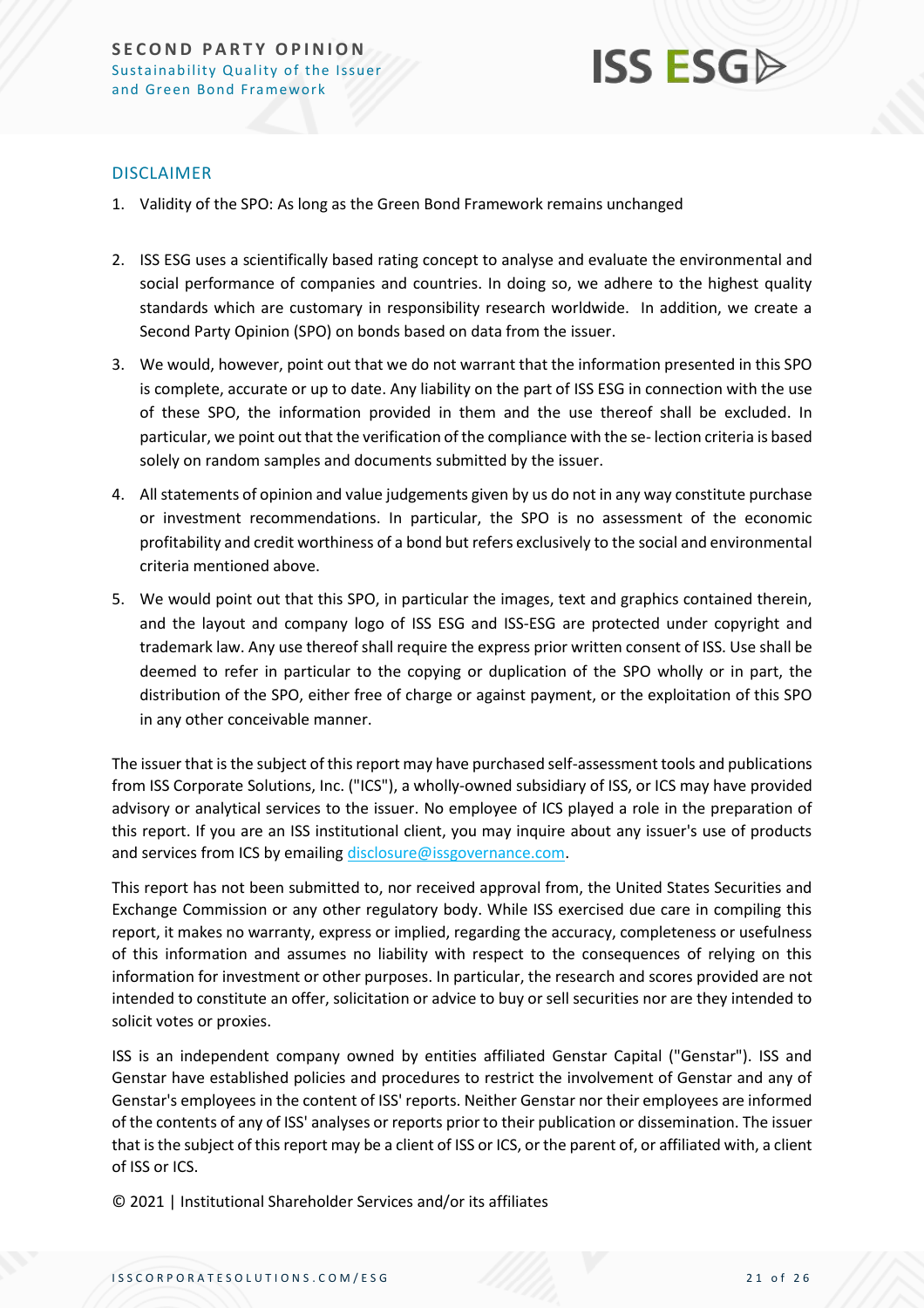

## <span id="page-21-0"></span>ANNEX 1: Methodology

#### Assessment of the contribution and association to the SDG

The 17 Sustainable Development Goals (SDGs) were endorsed in September 2015 by the United Nations and provide a benchmark for key opportunities and challenges toward a more sustainable future. Using a proprietary method, ISS ESG identifies the extent to which Helaba's Green Bond contributes to related SDGs.

### <span id="page-21-1"></span>ANNEX 2: ISS ESG Corporate Rating Methodology

The following pages contain methodology description of the ISS ESG Corporate Rating.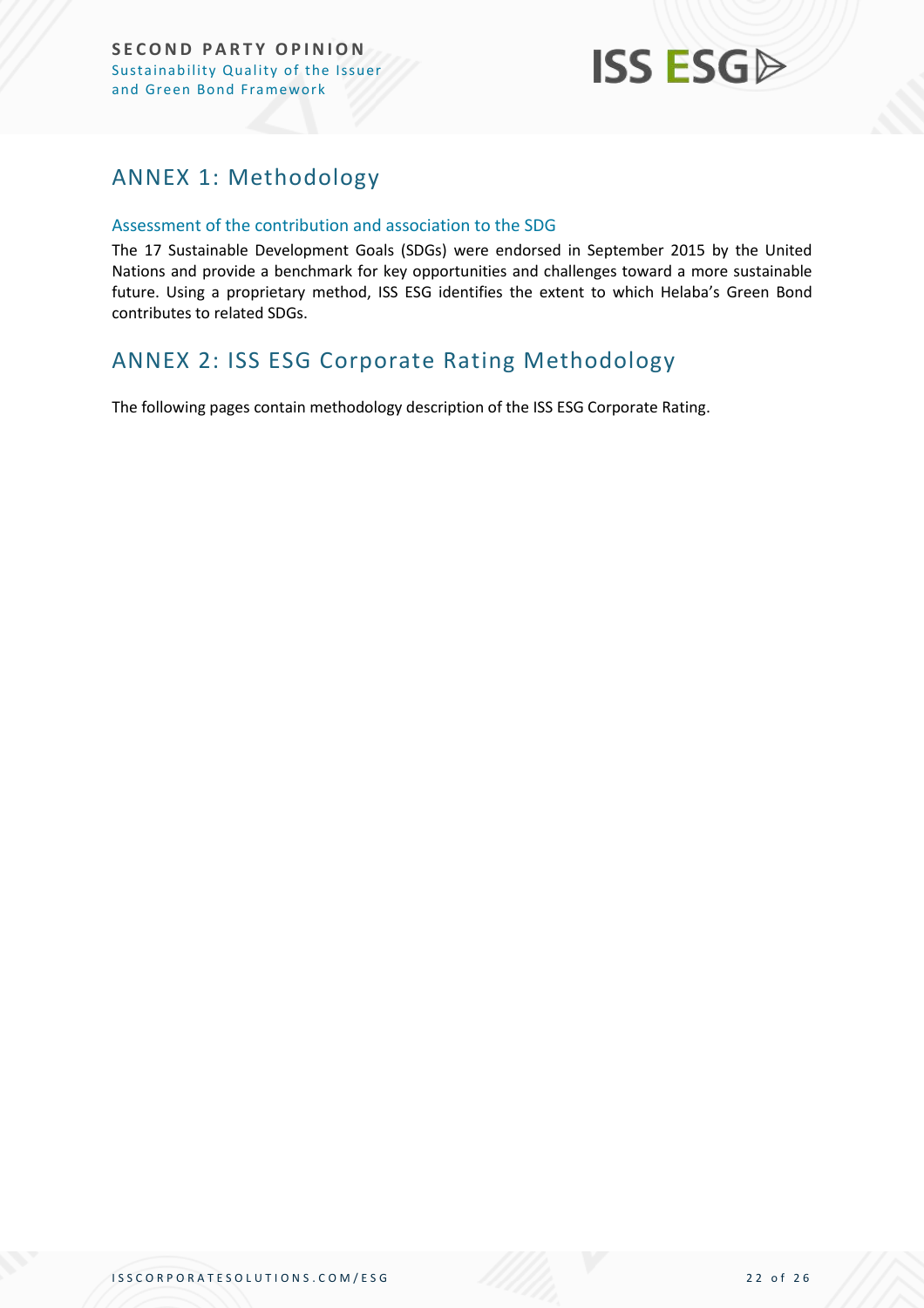## Landesbank Hessen-Thueringen Girozentrale

#### Methodology - Overview

The ESG Corporate Rating methodology was originally developed by Institutional Shareholder Services Germany (formerly oekom research) and has been consistently updated for more than 25 years.

ESG Corporate Rating - The ESG Corporate Rating universe, which is currently expanding from more than 8,000 corporate issuers to a targeted 10,000 issuers in 2020, covers important national and international indices as well as additional companies from sectors with direct links to sustainability and the most important bond issuers that are not publicly listed companies.

The assessment of a company's social & governance and environmental performance is based on approximately 100 environmental, social and governance indicators per sector, selected from a pool of 800+ proprietary indicators. All indicators are evaluated independently based on clearly defined performance expectations and the results are aggregated, taking into account each indicator's and each topic's materiality-oriented weight, to yield an overall score (rating). If no relevant or up-to-date company information with regard to a certain indicator is available, and no assumptions can be made based on predefined standards and expertise, e.g. known and already classified country standards, the indicator is assessed with a D-.

In order to obtain a comprehensive and balanced picture of each company, our analysts assess relevant information reported or directly provided by the company as well as information from reputable independent sources. In addition, our analysts actively seek a dialogue with the assessed companies during the rating process and companies are regularly given the opportunity to comment on the results and provide additional information.

Analyst Opinion - Qualitative summary and explanation of the central rating results in three dimensions:

(1) Opportunities - assessment of the quality and the current and future share of sales of a company's products and services, which positively or negatively contribute to the management of principal sustainability challenges.

(2) Risks - summary assessment of how proactively and successfully the company addresses specific sustainability challenges found in its business activity and value chain, thus reducing its individual risks, in particular regarding its sector's key issues.

(3) Governance - overview of the company's governance structures and measures as well as of the quality and efficacy of policies regarding its ethical business conduct.

Norm-Based Research - Severity Indicator - The assessment of companies' sustainability performance in the ESG Corporate Rating is informed by a systematic and comprehensive evaluation of companies' ability to prevent and mitigate ESG controversies. ISS ESG conducts research and analysis on corporate involvement in verified or alleged failures to respect recognized standards for responsible business conduct through Norm-Based Research.

Norm-Based Research is based on authoritative standards for responsible business conduct such as the UN Global Compact, the OECD Guidelines for Multinational Enterprises, the UN Guiding Principles for Business and Human Rights and the Sustainable Development Goals.

As a stress-test of corporate disclosure, Norm-Based Research assesses the following:

- Companies' ability to address grievances and remediate negative impacts
- Degree of verification of allegations and claims
- Severity of impact on people and the environment, and systematic or systemic nature of malpractices

Severity of impact is categorized as Potential, Moderate, Severe, Very severe. This informs the ESG Corporate Rating.

Decile Rank - The Decile Rank indicates in which decile (tenth part of total) the individual Corporate Rating ranks within its industry from 1 (best company's rating is in the first decile within its industry) to 10 (lowest - company's rating is in the tenth decile within its industry). The Decile Rank is determined based on the underlying numerical score of the rating. If the total number of companies within an industry cannot be evenly divided by ten, the surplus company ratings are distributed from the top (1 decile) to the bottom. If there are Corporate Ratings with identical absolute scores that span a division in decile ranks, all ratings with an equal decile score are classified in the higher decile, resulting in a smaller number of Corporate Ratings in the decile below.

Distribution of Ratings - Overview of the distribution of the ratings of all companies from the respective industry that are included in the ESG Corporate Rating universe (company portrayed in this report: dark blue).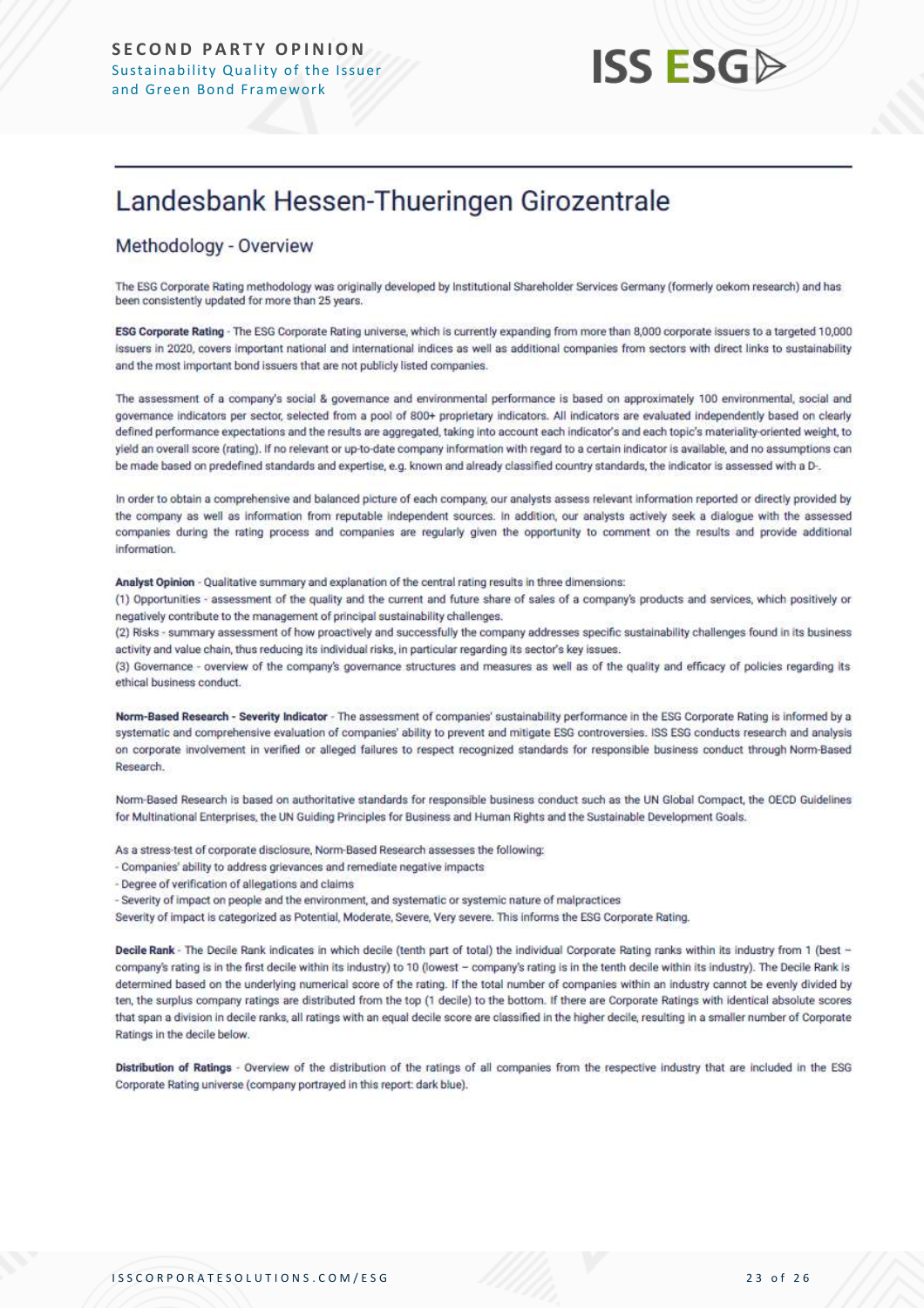## Landesbank Hessen-Thueringen Girozentrale

#### Methodology - Overview

Industry Classification - The social and environmental impacts of industries differ. Therefore, based on its relevance, each industry analyzed is classified in a Sustainability Matrix.

Depending on this classification, the two dimensions of the ESG Corporate Rating, the Social Rating and the Environmental Rating, are weighted and the sector-specific minimum requirements for the ISS ESG Prime Status (Prime threshold) are defined (absolute best-in-class approach).



Industry Leaders - List (in alphabetical order) of the top three companies in an industry from the ESG Corporate Rating universe at the time of generation of this report.

Key Issue Performance - Overview of the company's performance with regard to the key social and environmental issues in the industry, compared to the industry average.

Performance Score - The ESG Performance Score allows for cross-industry comparisons using a standardized best-in-class threshold that is valid across all industries. It is the numerical representation of the alphabetic ratings (D- to A+) on a scale of 0 to 100 with 50 representing the prime threshold. All companies with values greater than 50 are Prime, while companies with values less than 50 are Not Prime. As a result, intervals are of varying size depending on the original industry-specific prime thresholds.

Rating History - Development of the company's rating over time and comparison to the average rating in the industry.

Rating Scale - Companies are rated on a twelve-point scale from A+ to D-:

A+: the company shows excellent performance.

D-: the company shows poor performance (or fails to demonstrate any commitment to appropriately address the topic).

Overview of the range of scores achieved in the industry (light blue) and indication of the grade of the company evaluated in this report (dark blue).

Sources of Information - A selection of sources used for this report is illustrated in the annex.

Status & Prime Threshold - Companies are categorized as Prime if they achieve/exceed the sustainability performance requirements (Prime threshold) defined by ISS ESG for a specific industry (absolute best-in-class approach) in the ESG Corporate Rating. Prime companies are sustainability leaders in their industry and are better positioned to cope with material ESG challenges and risks, as well as to seize opportunities, than their Not Prime peers. The financial materiality of the Prime Status has been confirmed by performance studies, showing a continuous outperformance of the Prime portfolio when compared to conventional indices over more than 14 years.

Transparency Level - The Transparency Level indicates the company's materiality-adjusted disclosure level regarding the environmental and social performance indicators defined in the ESG Corporate Rating. It takes into consideration whether the company has disclosed relevant information regarding a specific indicator, either in its public ESG disclosures or as part of the rating feedback process, as well as the indicator's materiality reflected in its absolute weight in the rating. The calculated percentage is classified in five transparency levels following the scale below. 0% - < 20%: very low

20% - < 40%: low 40% - < 60%: medium  $60\% - 80\%$ ; high 80% - 100%; very high

For example, if a company discloses information for indicators with a cumulated absolute weight in the rating of 23 percent, then its Transparency Level is "low". A company's failure to disclose, or lack of transparency, will impact a company's ESG performance rating negatively.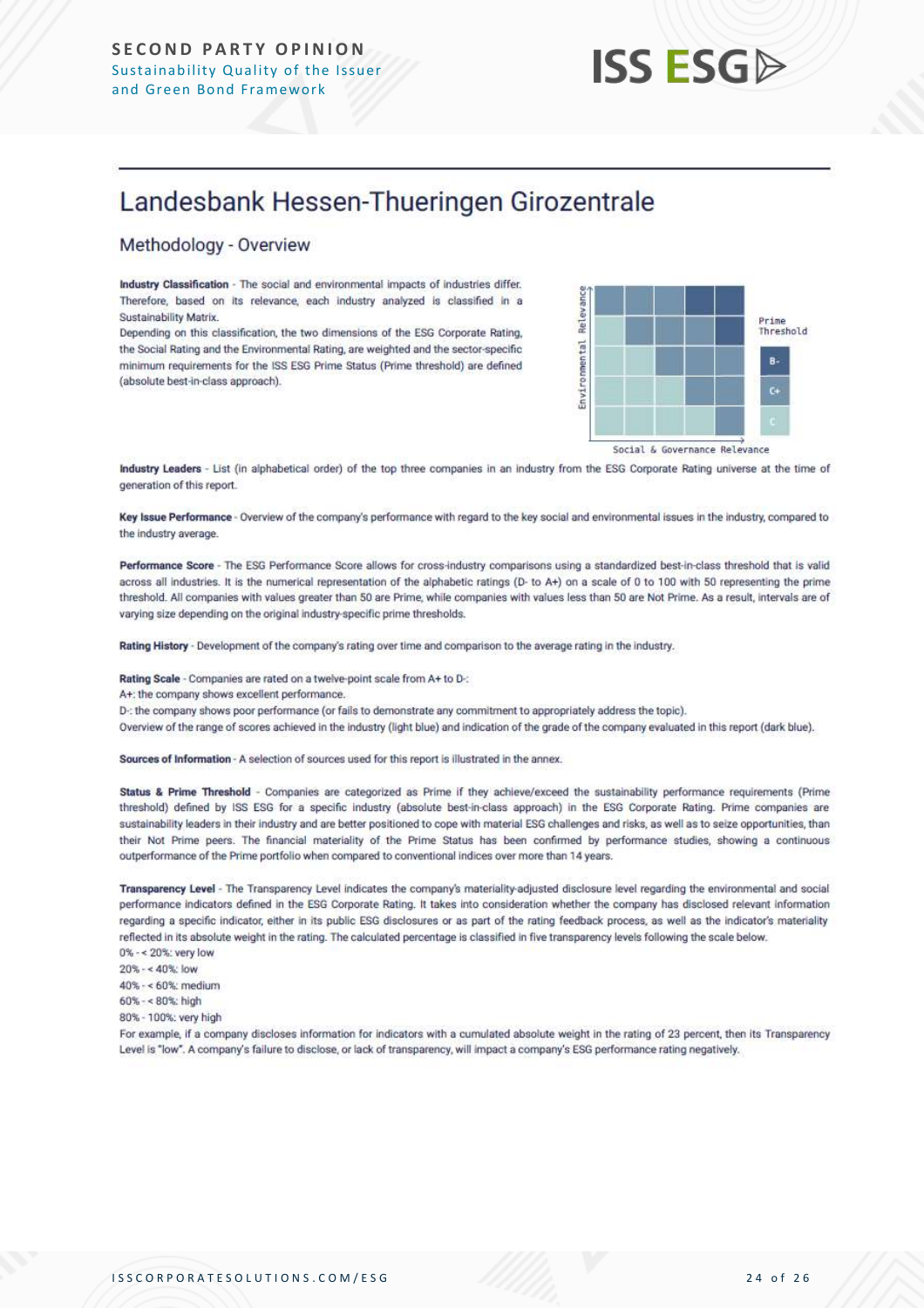

### <span id="page-24-0"></span>ANNEX 3: Quality management processes

#### **SCOPE**

Helaba commissioned ISS ESG to compile a Green Bond Framework SPO. The Second Party Opinion process includes verifying whether the Green Bond Framework aligns with the ICMA Green Bond Principles. Moreover, the assessment included whether the green project categories align with the EU Taxonomy and associated technical annex, on a best effort basis.

#### **CRITERIA**

Relevant Standards for this Second Party Opinion

- **ICMA GBPs**
- EU Taxonomy and associated technical annex.

#### ISSUER'S RESPONSIBILITY

Helaba's responsibility was to provide information and documentation on:

- **Framework**
- Selection process
- Documentation of ESG risks management at the asset level for EU taxonomy

#### ISS ESG's VERIFICATION PROCESS

ISS ESG is one of the world's leading independent environmental, social and governance (ESG) research, analysis and rating houses. The company has been actively involved in the sustainable capital markets for over 25 years. Since 2014, ISS ESG has built up a reputation as a highly-reputed thought leader in the green and social bond market and has become one of the first CBI approved verifiers.

ISS ESG has conducted this independent Second Party Opinion of the Green Bond Framework to be issued by Helaba based on ISS ESG methodology and in line with the ICMA GBPs.

The engagement with Helaba took place in February and March 2021.

#### ISS ESG's BUSINESS PRACTICES

ISS has conducted this verification in strict compliance with the ISS Code of Ethics, which lays out detailed requirements in integrity, transparency, professional competence and due care, professional behaviour and objectivity for the ISS business and team members. It is designed to ensure that the verification is conducted independently and without any conflicts of interest with other parts of the ISS Group.